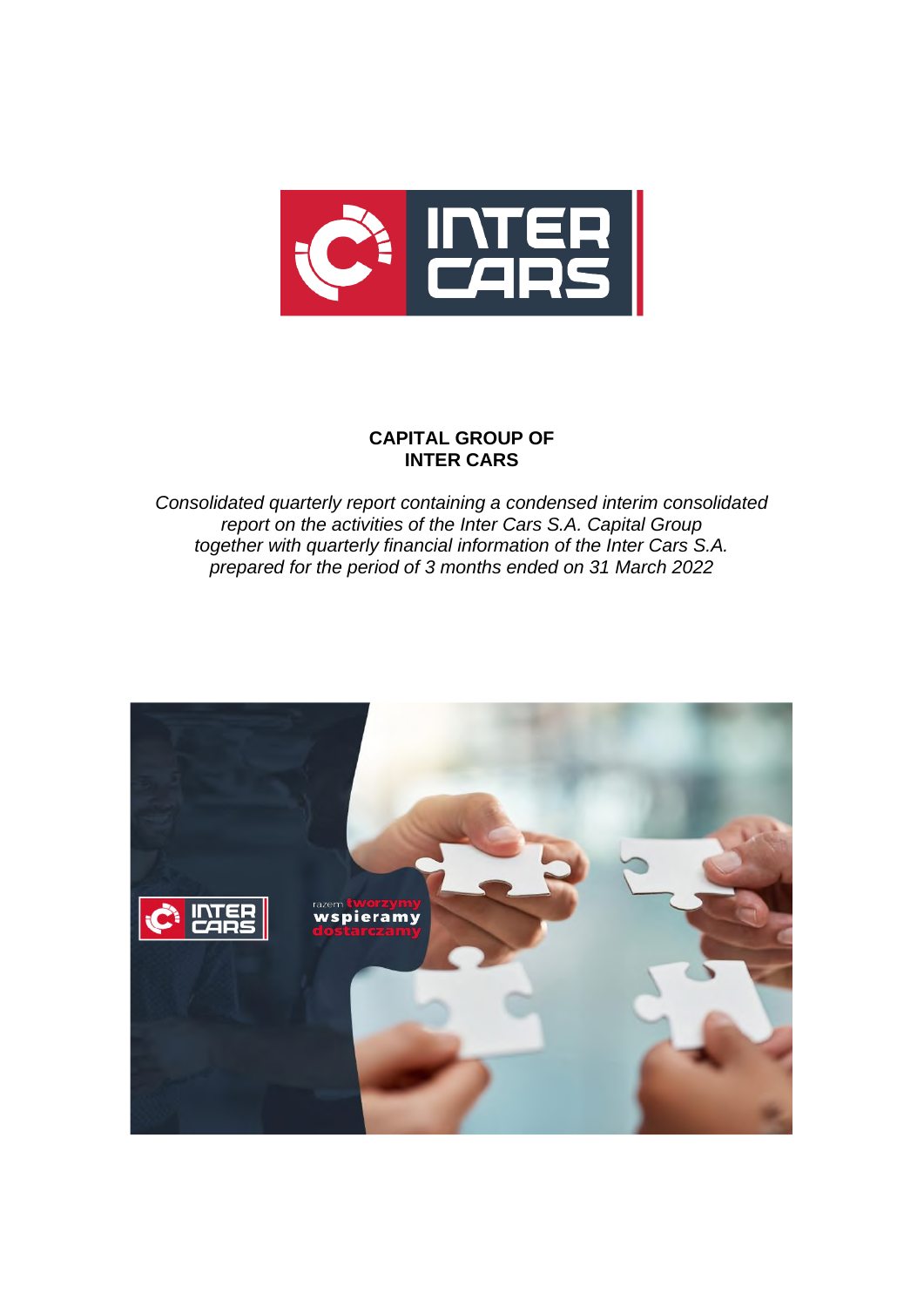

| 8. The Management Board's standpoint on the feasibility of meeting the previously published forecasts                                                                                                            |    |
|------------------------------------------------------------------------------------------------------------------------------------------------------------------------------------------------------------------|----|
| 9. Shareholders holding 5% or more of the total vote at the General Shareholders Meeting of Inter Cars                                                                                                           |    |
| 10. Changes in the number of shares and rights to shares (options) in Inter Cars S.A. held by the<br>Company's Management and supervisory personnel since the publication of the most recent quarterly           |    |
|                                                                                                                                                                                                                  |    |
|                                                                                                                                                                                                                  |    |
| 13. Other information which the Company deems relevant for the assessment of its personnel, assets,<br>financial position and financial result or changes in any of the foregoing, and for the assessment of the |    |
| 14. Events subsequent to the balance sheet day as at which the report was prepared which may have a                                                                                                              |    |
| 15. Information on material transactions with related entities concluded on terms other than at arm's length,                                                                                                    |    |
| 16. Factors which in the Company's opinion will affect its financial results in the period covering at least                                                                                                     |    |
| INTERIM CONDENSED CONSOLIDATED FINANCIAL STATEMENTS OF THE INTER CARS GROUP13                                                                                                                                    |    |
|                                                                                                                                                                                                                  |    |
|                                                                                                                                                                                                                  |    |
|                                                                                                                                                                                                                  |    |
|                                                                                                                                                                                                                  |    |
|                                                                                                                                                                                                                  |    |
|                                                                                                                                                                                                                  |    |
|                                                                                                                                                                                                                  |    |
|                                                                                                                                                                                                                  |    |
| Statement of separate changes in equity.                                                                                                                                                                         | 22 |
|                                                                                                                                                                                                                  |    |
|                                                                                                                                                                                                                  |    |
|                                                                                                                                                                                                                  |    |
|                                                                                                                                                                                                                  |    |
| Transactions with related entities in the condensed standalone financial statements 26                                                                                                                           |    |
|                                                                                                                                                                                                                  |    |
| Explanatory notes to the interim condensed financial statements for the period of 3 months ended on 31                                                                                                           |    |
|                                                                                                                                                                                                                  |    |
|                                                                                                                                                                                                                  |    |
|                                                                                                                                                                                                                  |    |
|                                                                                                                                                                                                                  |    |
|                                                                                                                                                                                                                  |    |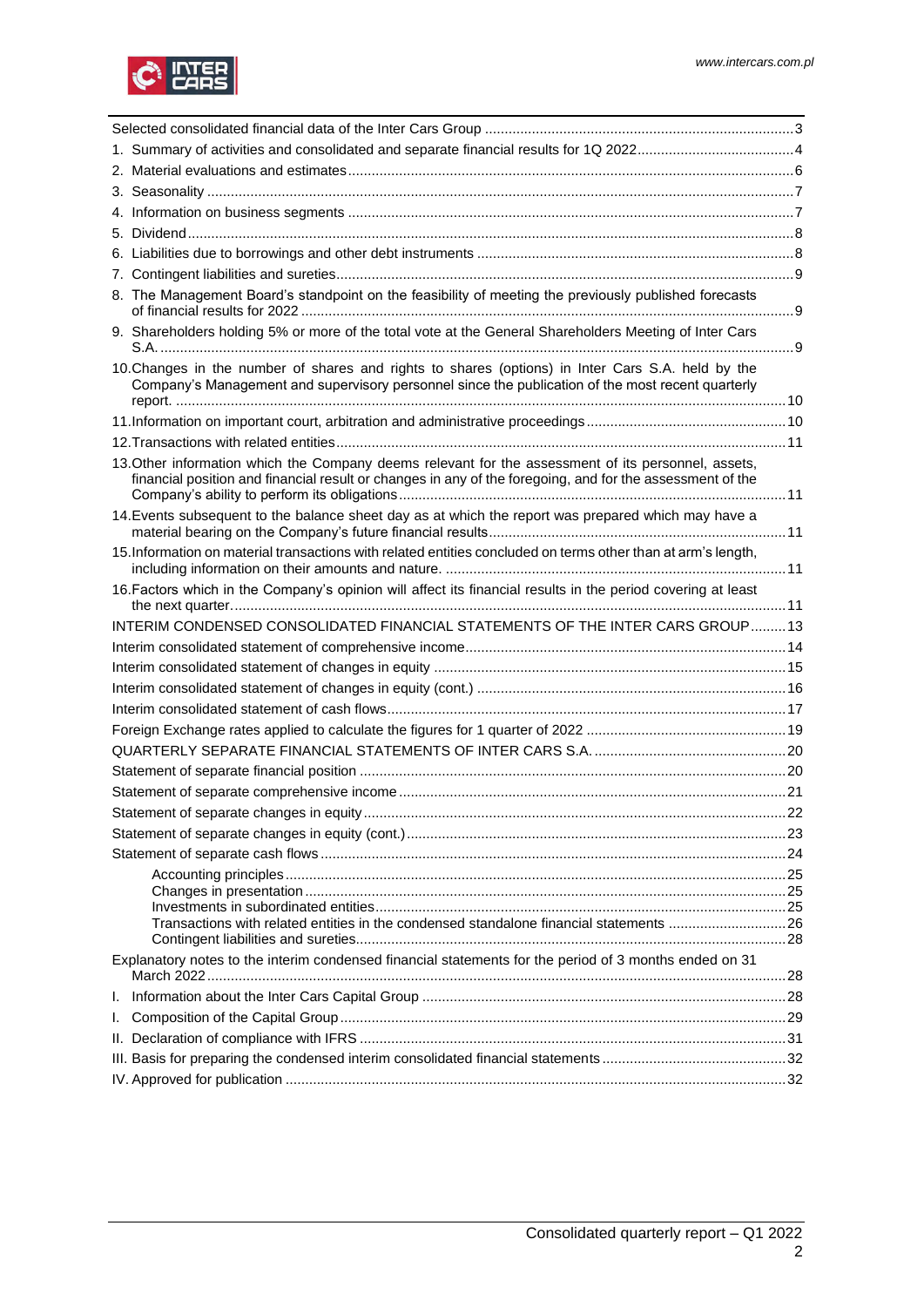

### <span id="page-2-0"></span>**Selected consolidated financial data of the Inter Cars Group**

|                                                             | for the period of 3<br>months ended on |                           | for the period of 3<br>months ended on |                 |
|-------------------------------------------------------------|----------------------------------------|---------------------------|----------------------------------------|-----------------|
|                                                             | 31/03/2022                             | 31/03/2021                | 31/03/2022                             | 31/03/2021      |
|                                                             | in thousand<br><b>PLN</b>              | in thousand<br><b>PLN</b> | <b>EUR '000</b>                        | <b>EUR '000</b> |
| Information on growth and profits                           |                                        |                           |                                        |                 |
| Sales margin                                                | 31.1%                                  | 30.2%                     |                                        |                 |
| <b>EBITDA</b>                                               | 196,180                                | 185,326                   | 42,215                                 | 40,534          |
| EBITDA as percentage of sales                               | 6.0%                                   | 7.3%                      |                                        |                 |
| EBITDA (for 12 consecutive months)                          | 1,049,578                              | 739,762                   | 225,852                                | 161,799         |
| Net debt / EBITDA                                           | 1.45                                   | 1.38                      |                                        |                 |
| Basic earnings per share (PLN)                              | 8.17                                   | 8.19                      | 1.76                                   | 1.79            |
| Diluted earnings per share (PLN)                            | 8.17                                   | 8.19                      | 1.76                                   | 1.79            |
| Operating profit                                            | 160,481                                | 153,112                   | 34,533                                 | 33,488          |
| Net profit                                                  | 115,762                                | 116,107                   | 24,910                                 | 25,395          |
| Cash flows                                                  |                                        |                           |                                        |                 |
| Operating cash flows                                        | (130, 306)                             | 113,648                   | (28,040)                               | 24,857          |
| Investing cash flows                                        | (29, 569)                              | (8, 412)                  | (6, 363)                               | (1, 840)        |
| Financing cash flows                                        | 174, 325                               | (80, 333)                 | 37,512                                 | (17, 570)       |
| <b>Employment and branches</b>                              |                                        |                           |                                        |                 |
| Employees                                                   |                                        |                           |                                        |                 |
| Parent company                                              | 774                                    | 677                       |                                        |                 |
| <b>Subsidiaries</b>                                         | 2,955                                  | 2,709                     |                                        |                 |
| <b>Branches</b>                                             |                                        |                           |                                        |                 |
| Parent company                                              | 240                                    | 249                       |                                        |                 |
| <b>Subsidiaries</b>                                         | 345                                    | 319                       |                                        |                 |
|                                                             | As at                                  |                           | As at                                  |                 |
|                                                             | 31/03/2022                             | 31/12/2021                | 31/03/2022                             | 31/12/2021      |
| <b>Consolidated statement of the financial</b><br>situation | in thousand<br><b>PLN</b>              | in thousand<br><b>PLN</b> | <b>EUR '000</b>                        | <b>EUR '000</b> |
| Cash and cash equivalents                                   | 255,115                                | 240,665                   | 54,834                                 | 52,325          |
| Balance sheet total                                         | 7,371,635                              | 6,282 666                 | 1,584,446                              | 1,365,975       |

Loans, borrowings, finance lease and factoring  $1,777,551$  1,480,349 382,064 321,857 Equity attributable to the shareholders of the parent entity 3,212,498 3,089,684 690,489 671,758

The following exchange rates were applied to calculate selected financial data in EUR:

- for balance sheet items the National Bank of Poland exchange rate of 31 March 2022 1 EUR = PLN 4.6525, and the National Bank of Poland exchange rate of 31 March 2021 - 1 EUR = PLN 4.6603 and the National Bank of Poland exchange rate of 31 December 2021 – 1 EUR = PLN 4.5994.
- for the profit and loss account and cash flow items the National Bank of Poland Exchange rate constituting the average National Bank of Poland exchange rate announced on the last day of each month of the first quarter of 2022 and 2021, respectively:  $1$  EUR = PLN  $4.6472$  and  $1$  EUR = PLN  $4.5721$ .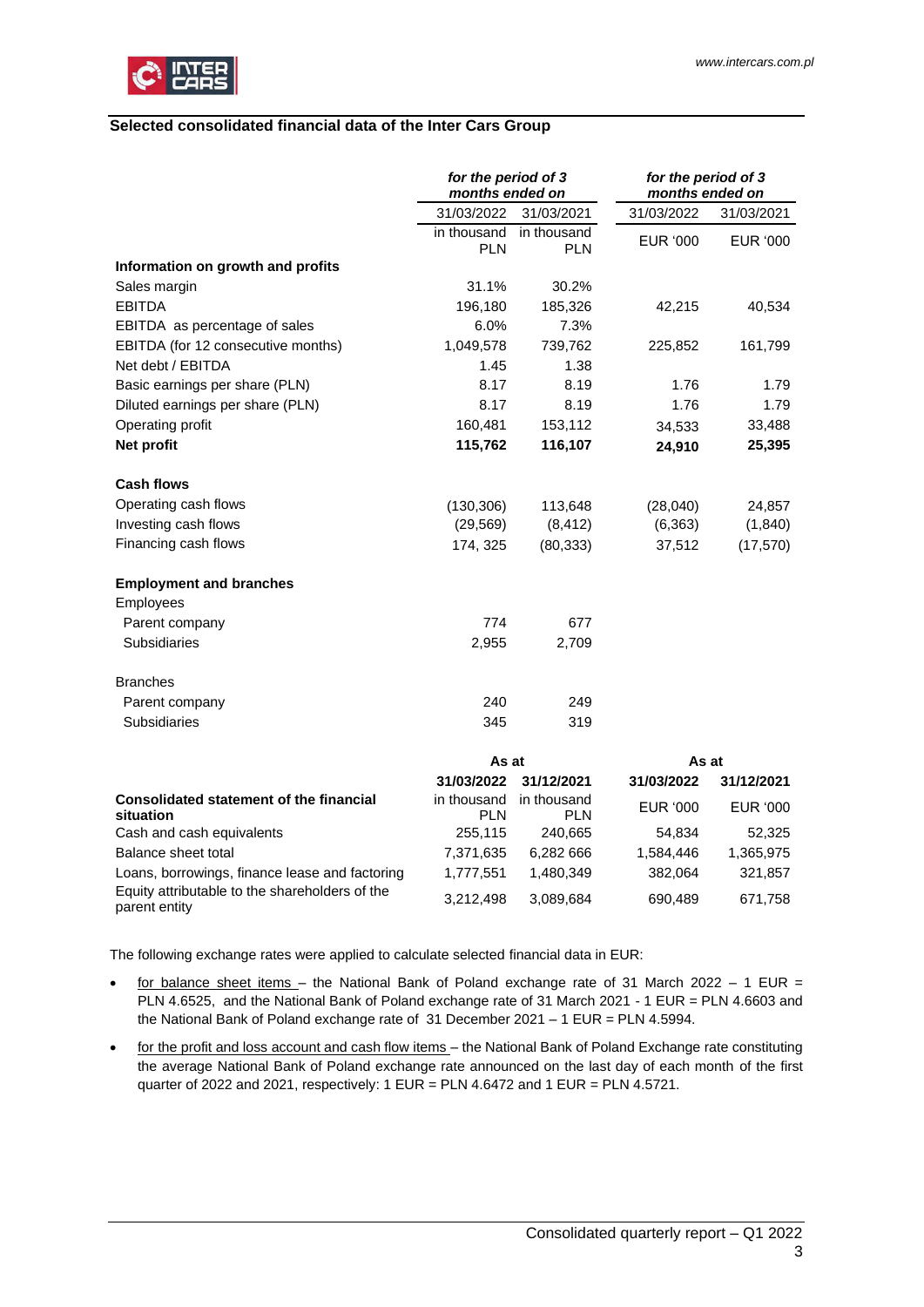

**Factors and events of a non-recurring nature having a material bearing on the financial result, and a description of the Company's material achievements and failures along with a list of related key events**



### <span id="page-3-0"></span>**1. Summary of activities and consolidated and separate financial results for 1Q 2022**

### **Summary of financial results of the Inter Cars Group**

- In 1Q 2022, the Group recorded a **26,9% growth of consolidated sales revenues** compared to the same period of 2021.
- Sales by Inter Cars Ukraine (which accounted for almost 5% of the Group's turnover in 2021) are made to a much lesser extent than before 24 February 2022. There are currently 30 branches out of 38 in operation and sales are made at a level of approximately 50% of revenues from the corresponding months of 2021.
- As at the end of March 2022, the Group recognised an impairment write-off of PLN 75 million, which corresponds to the value of goods and fixed assets located in the central warehouse in Kiev, Ukraine. The warehouse was destroyed as a result of military operations conducted by the Russian Federation in Ukraine. The Management Board estimates that the net assets of Inter Cars Ukraine, after the write-off, amount to approx. PLN 75 million. However, the remaining assets, not covered by the write-off, are scattered in many locations in western and central Ukraine, thus the risk of further write-offs, in the opinion of the Management Board, is negligible.
- **Export sales** understood as sales by the overseas distribution companies, and direct sales by Inter Cars S.A. to foreign clients increased by nearly **32.7%** compared to the analogous period a year ago.
- The revenues of Inter Cars at home accounted for app. **41.7%** (45% in the first quarter of 2021), of the total revenues of the Capital Group (taking into account consolidation exclusions). The foreign companies' share in the distribution activities increased from 47.8% in the 1st quarter of 2021 to 48.6% in the 1st quarter of 2022. The Polish market remains the basic sales market for the Capital Group.
- **Consolidated margin** on the sale of goods is 0.9 percent point higher compared to the year before, amounting to 31.1%.

In Q1 2022, the impact of exchange rate differences on the percent margin was negligible, while in the corresponding period of 2021 the impact of exchange rate differences on the change in margin was 0.2 p.p.

Comparing the level of gross percent margin, if we eliminate the influence of these exchange gains/losses on the margin, it would amount to 31.1% in the first quarter 2022, and was 1.1 percent higher in comparison to the same period a year before.

• The costs of sale and administration in 3 months of 2022 went up by 0.5% to 13.8% compared to the same period of 2021, when it was on the level of 13.3%. The increase in costs is mainly due to the increase in cost of remuneration and rising transport costs. However, the cost dynamics of the Group remained significantly below the sales dynamics.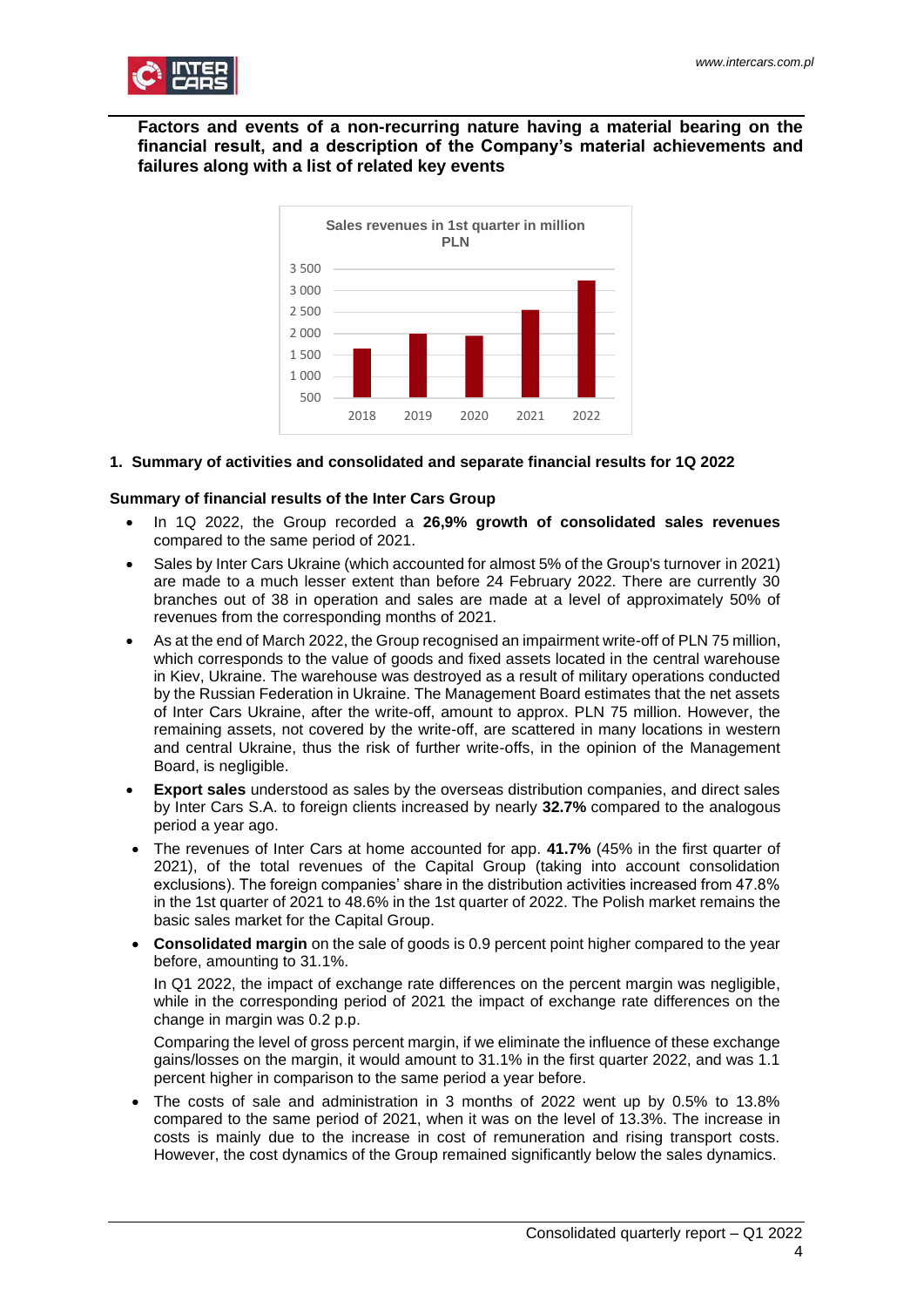

- **Consolidated net profit** amounted to PLN 115,762 thousand and was lower by PLN 345 thousand compared to the net profit for the first three months of the year before.
- **The consolidated EBITDA** for 12 months cumulatively for the period ending on 31 March 2022 amounted to PLN 1,049,578 thousand (as a profit on operating activity plus depreciation) and was nearly 42% higher compared to 12 months period ended on 31 March 2021.
- **The net debt /EBITDA** ratio is 1.45, compared to 1.38 as at 31 March 2021.
- In Q1 2022, compared to the same period of 2021, the Group's financing costs increased. This was influenced by an increase in the nominal level of the loan and the level of the WIBOR index, which is the basis for the calculation of interest.
- The increase of PLN 775 million in stock value was due to a purchasing strategy aimed at ensuring the availability of goods from both European and Asian suppliers. This strategy was also the result of supplier price increases announced for 2022.
- In Q1 2022 the effective tax rate was equal to the anticipated tax rate for 2022.
- **Revenues increased in all geographical markets.** The Group has been expanding its business in Central and Eastern Europe. This market displays a large potential of growth and a net profitability higher than the domestic market. The highest sales increase after 1 quarter of 2022 – compared to the same period of the previous year – (after translation to PLN and consolidation exclusions) was recorded by companies in the following countries: Serbia (233%), Greece (78%), Germany (73%) and Republic of Moldova (61%). Whilst daughter companies with the biggest influence on the sales revenues of the Group, went up accordingly: Romania (17%), Bulgaria (29%), Hungary (35%), Czech (35%) and Slovak Republic (28%).

### **The underlying financial data of the Inter Cars S.A. Group for 1 quarter of 2022 were as follows:**

|                                          | for the period of 3 months<br>ended on |            | for the period of 3 months<br>ended on |            |
|------------------------------------------|----------------------------------------|------------|----------------------------------------|------------|
|                                          | 31/03/2022                             | 31/03/2021 | 31/03/2022                             | 31/03/2021 |
| (1000)                                   | <b>PLN</b>                             | <b>PLN</b> | <b>EUR</b>                             | <b>EUR</b> |
| Profit and loss account (for the period) |                                        |            |                                        |            |
| Sales revenues                           | 3,243,309                              | 2,556,518  | 697,906                                | 559,156    |
| Gross profit (loss) on sales             | 1,009,167                              | 771,686    | 217,156                                | 168,782    |
| Net financial revenues / costs           | (14, 734)                              | (7,631)    | (3, 171)                               | (1,669)    |
| Operating profit (loss)                  | 160,481                                | 153,112    | 34,533                                 | 33,488     |
| Net profit (loss)                        | 115,762                                | 116,107    | 24,910                                 | 25,395     |
| Other financial data                     |                                        |            |                                        |            |
| Operating cash flows                     | (130, 306)                             | 113,648    | (28,040)                               | 24,857     |
| Investing cash flows                     | (29, 569)                              | (8, 412)   | (6, 363)                               | (1, 840)   |
| Financing cash flows                     | 174,325                                | (80, 333)  | 37,512                                 | (17, 570)  |
| Basic profit per share                   | 8.17                                   | 8.19       | 1.76                                   | 1.79       |
| Sales margin                             | 31.1%                                  | 30.2%      |                                        |            |
| <b>EBITDA</b> margin                     | 6.0%                                   | 7.3%       |                                        |            |
| Balance sheet (as at)                    | 31/03/2022                             | 31/12/2021 | 31/03/2022                             | 31/12/2021 |
|                                          | <b>PLN</b>                             | <b>PLN</b> | <b>EUR</b>                             | <b>EUR</b> |
| Cash and cash equivalents                | 255,115                                | 240,665    | 54,834                                 | 52,325     |
| Balance sheet total                      | 7,371,635                              | 6,282 666  | 1,584,446                              | 1 365,975  |
| Loans, borrowings and finance lease      | 1,777,551                              | 1,480,349  | 382,064                                | 321,857    |
| Equity                                   | 3,212,498                              | 3,089,684  | 690,489                                | 671,758    |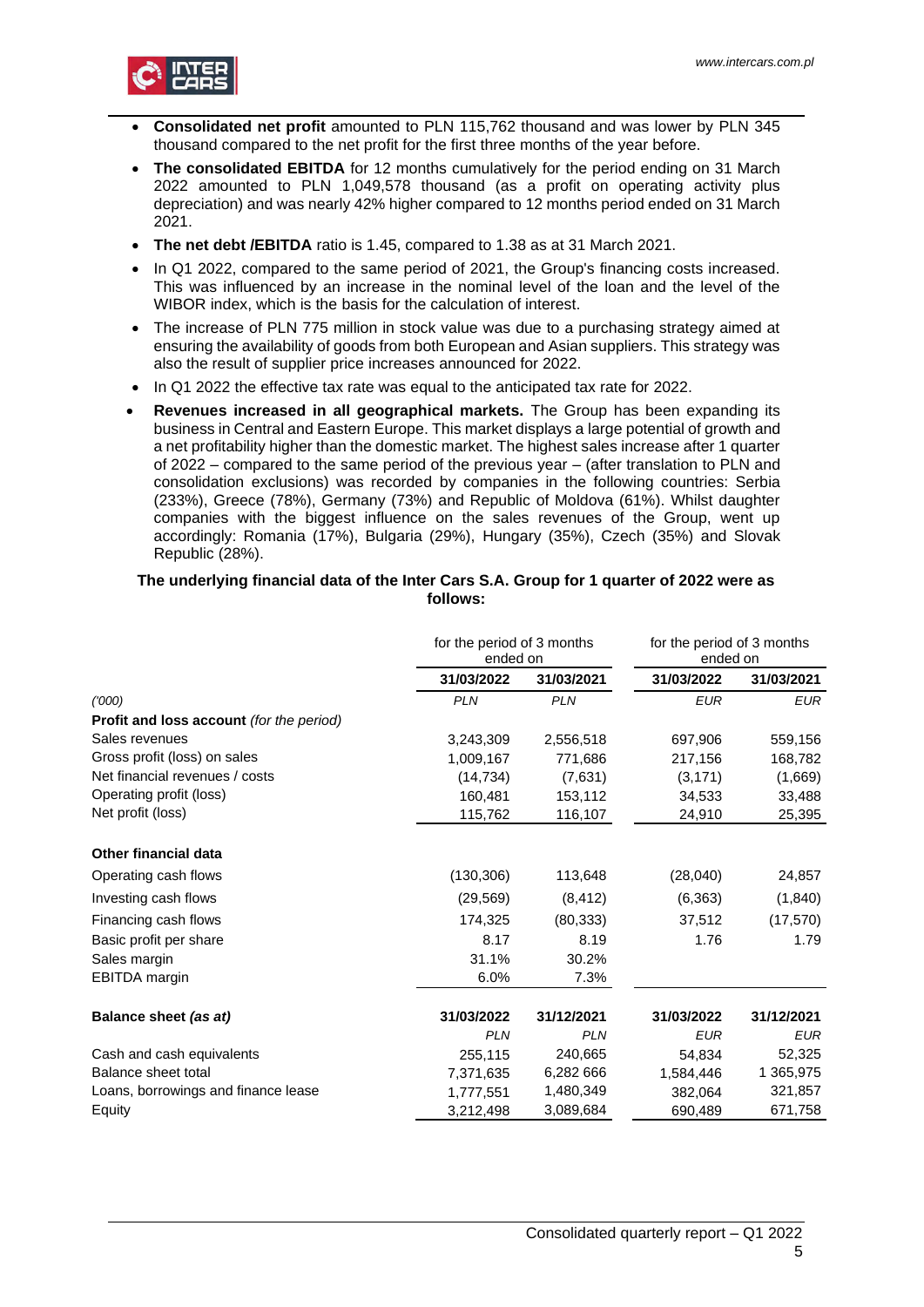

# **Overview of the financial results of the parent company – Inter Cars**

The underlying financial data of Inter Cars S.A. were as follows :

|                                                 | for the period of 3 months<br>ended on |            | for the period of 3 months<br>ended on |            |
|-------------------------------------------------|----------------------------------------|------------|----------------------------------------|------------|
|                                                 | 31/03/2022                             | 31/03/2021 | 31/03/2022                             | 31/03/2021 |
| (1000)                                          | <b>PLN</b>                             | <b>PLN</b> | <b>EUR</b>                             | <b>EUR</b> |
| <b>Profit and loss account</b> (for the period) |                                        |            |                                        |            |
| Sales revenues                                  | 2,191,149                              | 1,770,632  | 471,499                                | 387,269    |
| Gross profit (loss) on sales                    | 601,436                                | 436,484    | 129,419                                | 95,467     |
| Costs of license                                | (35, 548)                              | (7,636)    | (7,649)                                | (1,670)    |
| Net financial revenues / costs                  | (13,261)                               | (3,783)    | (2,854)                                | (827)      |
| Operating profit (loss)                         | 185,495                                | 101,385    | 39,915                                 | 22,175     |
| Net profit (loss)                               | 137,851                                | 77,010     | 29,663                                 | 16,843     |
| <b>Other financial data</b>                     |                                        |            |                                        |            |
| Operating cash flows                            | (185, 878)                             | 94,802     | (39,998)                               | 20,735     |
| Investing cash flows                            | (8,640)                                | 1,202      | (1,859)                                | 263        |
| Financing cash flows                            | 205,539                                | (90, 348)  | 44,229                                 | (19, 761)  |
| Basic profit per share                          | 9.73                                   | 5.44       | 2.09                                   | 1.19       |
| Sales margin                                    | 27.4%                                  | 24.7%      |                                        |            |
| <b>EBITDA</b> margin                            | 8.89%                                  | 6.2%       |                                        |            |
| Balance sheet (as at)                           | 31/03/2022                             | 31/12/2021 | 31/03/2022                             | 31/12/2021 |
|                                                 | <b>PLN</b>                             | <b>PLN</b> | <b>EUR</b>                             | <b>EUR</b> |
| Cash and cash equivalents                       | 36,515                                 | 25,494     | 7,848                                  | 5,543      |
| Balance sheet total                             | 5,738,495                              | 4,912 877  | 1,233,422                              | 1,068,156  |
| Loans, borrowings and finance lease             | 1,435,451                              | 1,182 783  | 308,533                                | 257,160    |
| Equity                                          | 2,390,389                              | 2,252 538  | 513,786                                | 489,746    |

**The sales revenues** in Q1 2022 were **23.75% higher** than in the same period of the year before.

**The gross sales profit** in Q1 2022 amounted to PLN 601,436 thousand and was higher by 37.79%, in comparison to the same period of 2021. **The sales margin** (calculated as gross profit on sales to sales) for 1 quarter of 2022 was 27.4% (compared to 24.7% in 1 quarter of 2021).

**Distribution costs** – the share of the entity managing the branch in the margin earned. The sales margin generated by a branch is divided between the branch and Inter Cars in the 50/50 ratio. The branch system is based on the assumption of entrusting management of a distribution point (branch) to external entities. Sales are made on behalf of Inter Cars.

**Financial revenues and costs** include primarily costs and revenues due to interest on credits. In Q1 2022, the Company incurred PLN 11,129 thousand of these costs. (compared to PLN 3,761 thousand in the same period of 2021).

**Liabilities resulting from credits, loans, debt securities and finance lease** as at 31 March 2022 amounted to PLN 1,435,451 thousand.

### <span id="page-5-0"></span>**2. Material evaluations and estimates**

The preparation of the condensed consolidated interim financial statements in conformity with the EU IFRS requires the Company's Management Board to use evaluations and estimates that affect the application of accounting principles and reported amounts of assets and liabilities, income and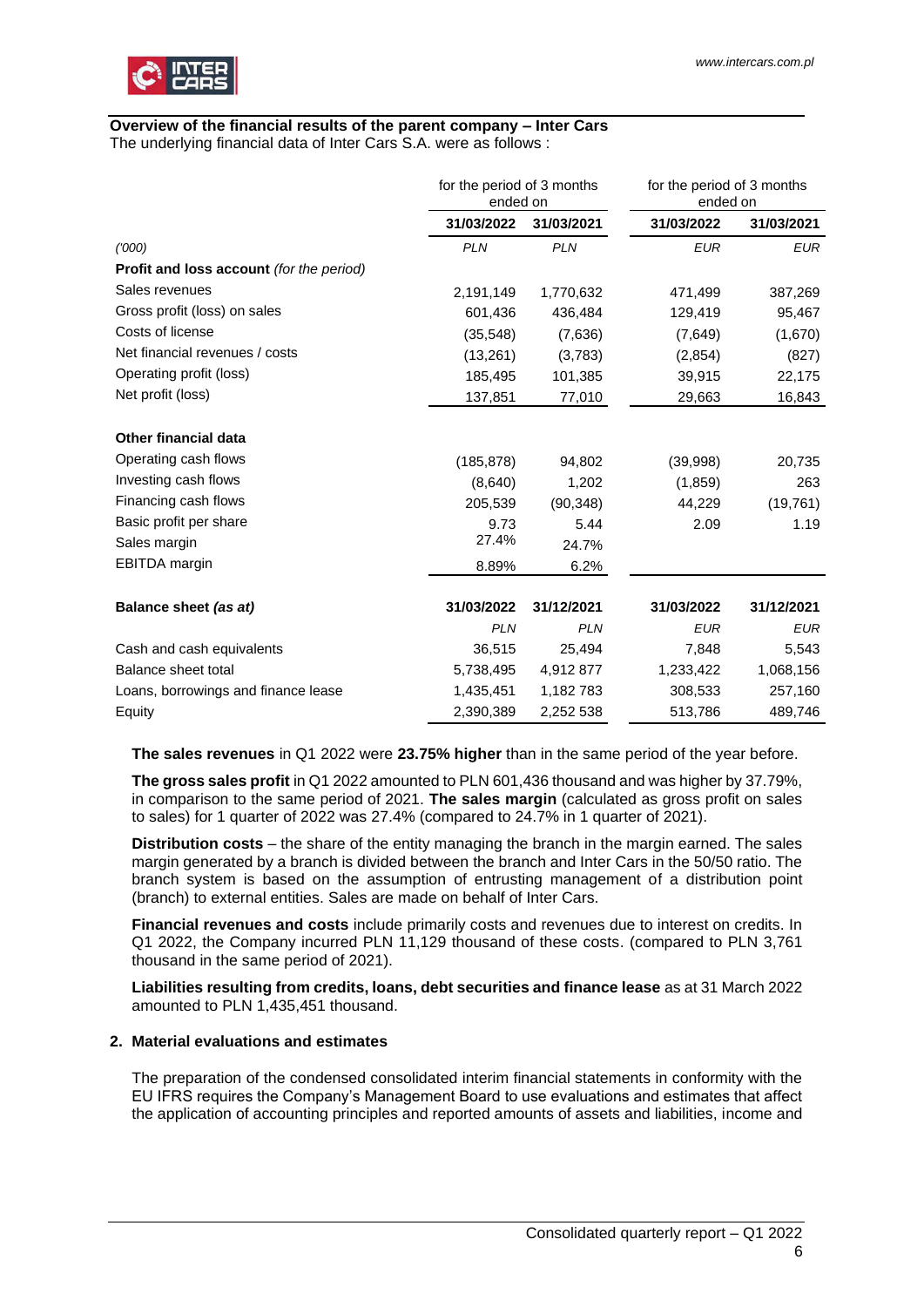expenses. The judgements and estimates are reviewed on an ongoing basis. Revisions to estimates are recognized in the period in which the estimate is revised.

Information on particularly significant areas that are subject to evaluations and estimates and that affect the interim financial statements did not change from the information presented in the annual financial statements as at 31 December 2021.

### <span id="page-6-0"></span>**3. Seasonality**

Sales revenues display a slight degree of seasonality, with Q1 usually constituting app. 22% of the annual sales revenues.

### <span id="page-6-1"></span>**4. Information on business segments**

Structure of Inter Cars Capital Group results from strategy of geographical expansion in distribution of automotive spare parts (Inter Cars Ukraine LLC, Inter Cars Česká republika s.r.o., Inter Cars Slovenská republika s.r.o., Inter Cars Lietuva UAB, Inter Cars d.o.o, Inter Cars Hungária Kft., JC Auto S.A, Inter Cars Romania s.r.l., Inter Cars Latvija SIA, Inter Cars Bulgaria EOOD, Cleverlog-Autoteile GmbH, Inter Cars Eesti OÜ, Inter Cars INT d.o.o. (Slovenia), Inter Cars Piese Auto s.r.l. (Moldavia), Inter Cars GREECE, Inter Cars d.o.o Sarajevo (Bosnia and Herzegovina), Inter Cars United Kingdom - automotive technology Ltd, Inter Cars d.o.o. Beograd-Rakovica, Inter Cars Norge AS and development of supporting projects for core business (Lauber Sp. z .o.o., Feber Sp. z o.o., Q-Service Sp. z .o.o., IC Develoment & Finance Sp. z .o.o., Armatus Sp. z o.o., Inter Cars Cyprus Limited, Inter Cars Marketing Services Sp. z o.o., ILS Sp. z o.o., Inter Cars Malta Holding, Inter Cars Malta Limited, Q-Service Truck Sp. Z o.o.,Aurelia Auto d o and Inter Cars Fleet Services Sp. z o.o., CB Dystrybucja Sp z o.o.

The above mentioned entities were consolidated with the full method as at 31 March 2022. Financial data of InterMeko Europe Sp. z o.o. were consolidated using equity method .

The core business of the Inter Cars S.A. Capital Group is the sale of spare parts. Additionally, the companies Feber Sp. z o.o., Lauber Sp. z o.o., IC Development & Finance Sp. z o.o. and ILS Sp. z o.o. operate also in other sectors, including: manufacture of trailers, remanufacture of parts, development and logistics services, whereas the company Inter Cars Fleet Services Sp. z o.o. offers comprehensive handling of car fleets, including comprehensive body and mechanical repair services.

The Inter Cars Capital Group applies uniform accounting principles to all segments. Transactions between particular segments are carried out at arm's length. The above-mentioned transactions were eliminated from these condensed consolidated quarterly financial statements.

### **Information on business segments**

#### **for the period of 3 months ended on 31 March 2022**

|                          | Sale of spare<br>parts | Other<br>segments | <b>Eliminations</b> | Total        |
|--------------------------|------------------------|-------------------|---------------------|--------------|
| External sales           | 3.159.188              | 84.121            |                     | $-3.243.309$ |
| Inter-segment sales      | 1.335                  | 182.374           | (183.709)           | ۰            |
| <b>Profit before tax</b> | 257,648                | 10.047            | (121.948)           | 145.747      |

#### **for the period of 3 months ended on 31 March 2021**

|                          | Sale of spare<br>parts | Other<br>segments | <b>Eliminations</b> | <b>Total</b> |
|--------------------------|------------------------|-------------------|---------------------|--------------|
| External sales           | 2.513 303              | 43.215            |                     | $-2,556,518$ |
| Inter-segment sales      | 1.146                  | 140.607           | (141.753)           |              |
| <b>Profit before tax</b> | 159.704                | 829               | (15.052)            | 145.481      |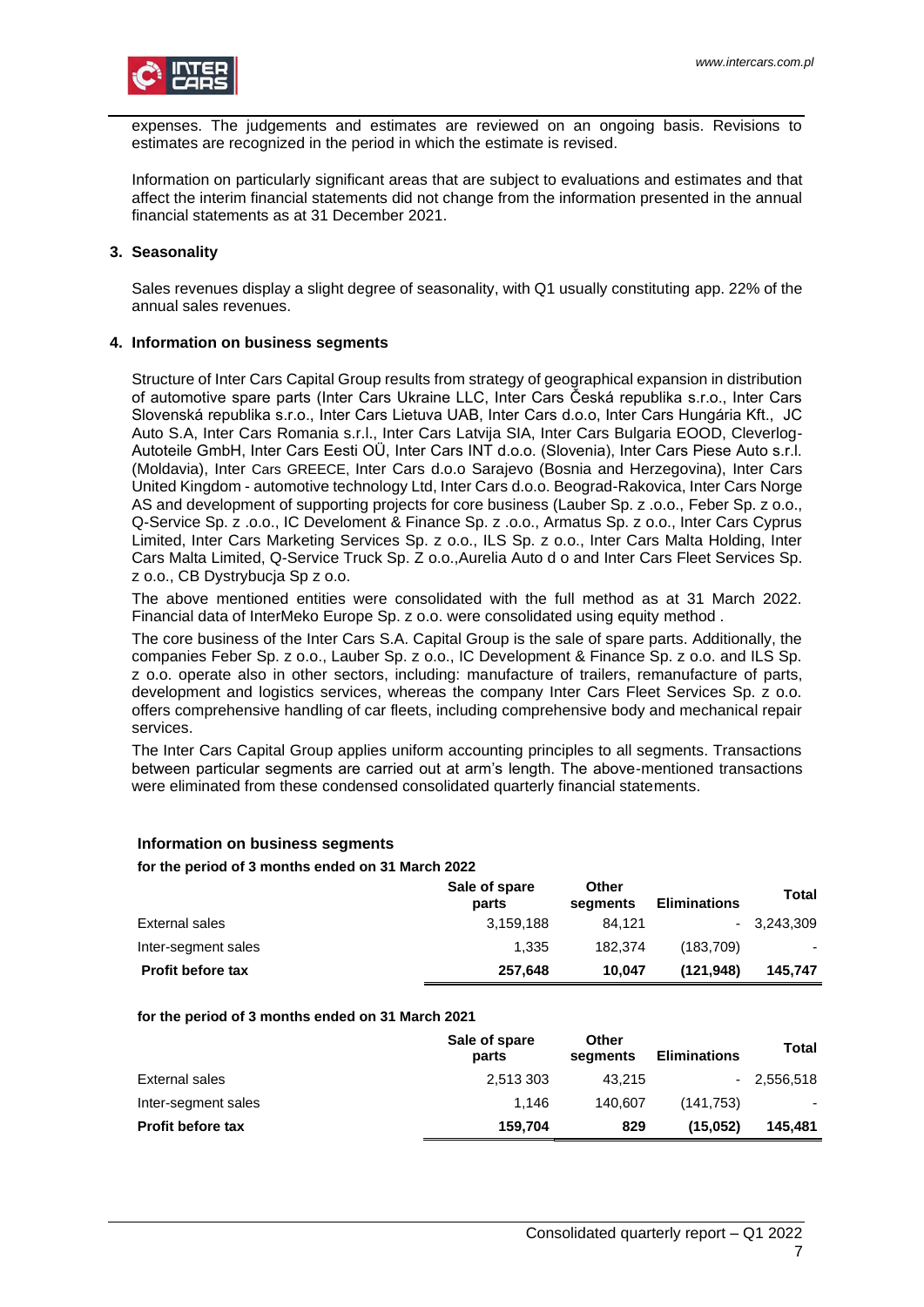

#### **Assets by operating segments**

|                             | Status as at<br>31 March<br>2022 | Status as at<br>31 December<br>2021 |
|-----------------------------|----------------------------------|-------------------------------------|
| Sale of spare parts segment | 9,899,742                        | 8,652 336                           |
| Other segments              | 629.560                          | 576.450                             |
| Eliminations                | (3, 157, 667)                    | (2,946,120)                         |
|                             | 7,371 635                        | 6,282 666                           |

### <span id="page-7-0"></span>**5. Dividend**

In the reporting period, no dividend was distributed by Inter Cars S.A.

On 29 April 2022, the Company's Management Board passed a resolution to accept the Board's motion for the distribution of the 2021 profit, in conformity with which the Board shall motion for the distribution of the 2021 profit in such a way, that from the net profit of PLN 482,162,138.66 for 2021, the amount of PLN 20,118,702,00, i.e. PLN 1.42 per share shall be paid out to the shareholders in the form of a dividend, whilst the remaining amount of the profit in the amount of PLN 462,043,436.66 shall be transferred to supplementary capital. The Board also took a decision to propose to the General Shareholders Meeting the day of dividend for 30 June 2022 and pay-out of the dividend for 14 July 2022.

The Company's Supervisory Board acknowledged and approved the Management Board's motion of 29 April 2022 regarding the distribution of the 2021 profit and recommended that the Company's Shareholders Meeting adopt a resolution on distributing the 2021 profit in conformity with the Management Board's motion.

#### <span id="page-7-1"></span>**6. Liabilities due to borrowings and other debt instruments**

#### **The new syndicated credit facility agreement**

The credit conditions for term loans and revolving credits are described in the annual consolidated financial statements of the Group.

#### **Bank credits concluded directly by subsidiary companies**

Conditions of credit facility agreements have been described in consolidated financial statements of the Group.

| Current loans and borrowings at nominal value                                   | Contractual<br>amount (limit) | Used    | Maturity<br>date |
|---------------------------------------------------------------------------------|-------------------------------|---------|------------------|
| <b>Syndicated credit</b>                                                        | 1,000,374                     | 707,543 | 12/11/2022       |
| Inter Cars S.A.                                                                 |                               | 675,326 |                  |
| Inter Cars Slovenska Republika s.r.o.                                           |                               | 23,609  |                  |
| Lauber Sp. z.o.o.                                                               |                               | 8,608   |                  |
| ING Bank N.V. (Inter Cars Romania s.r.l.)                                       | 65,828                        | 41,711  | 11/11/2022       |
| SKB Banka (ICSI - Inter Cars INT D o.o.)                                        | 13,958                        | 12,562  | 08/12/2022       |
| Raiffeisen a.s. (Inter Cars Česká republika s.r.o)                              | 29,211                        | 20,681  | 31/05/2022       |
| Raiffeisenbank (Bulgaria) EAD (Inter Cars Bulgaria<br>Ltd)                      | 46,525                        | 46,525  | 30/10/2022       |
|                                                                                 | 1,155 896                     | 829,022 |                  |
| Non-current loans and borrowings at nominal value                               | Contractual<br>amount (limit) | Used    | Maturity<br>date |
| <b>Syndicated credit</b>                                                        | 643,814                       | 615,500 | 14/11/2024       |
| Intesa Sanpaolo Banka d.d. (Inter Cars d o.o.<br><b>Bosnia and Herzegovina)</b> | 9,488                         | 8,302   | 15/04/2024       |
|                                                                                 | 653,302                       | 623,802 |                  |

### *Loans and borrowings as at 31/03/2021*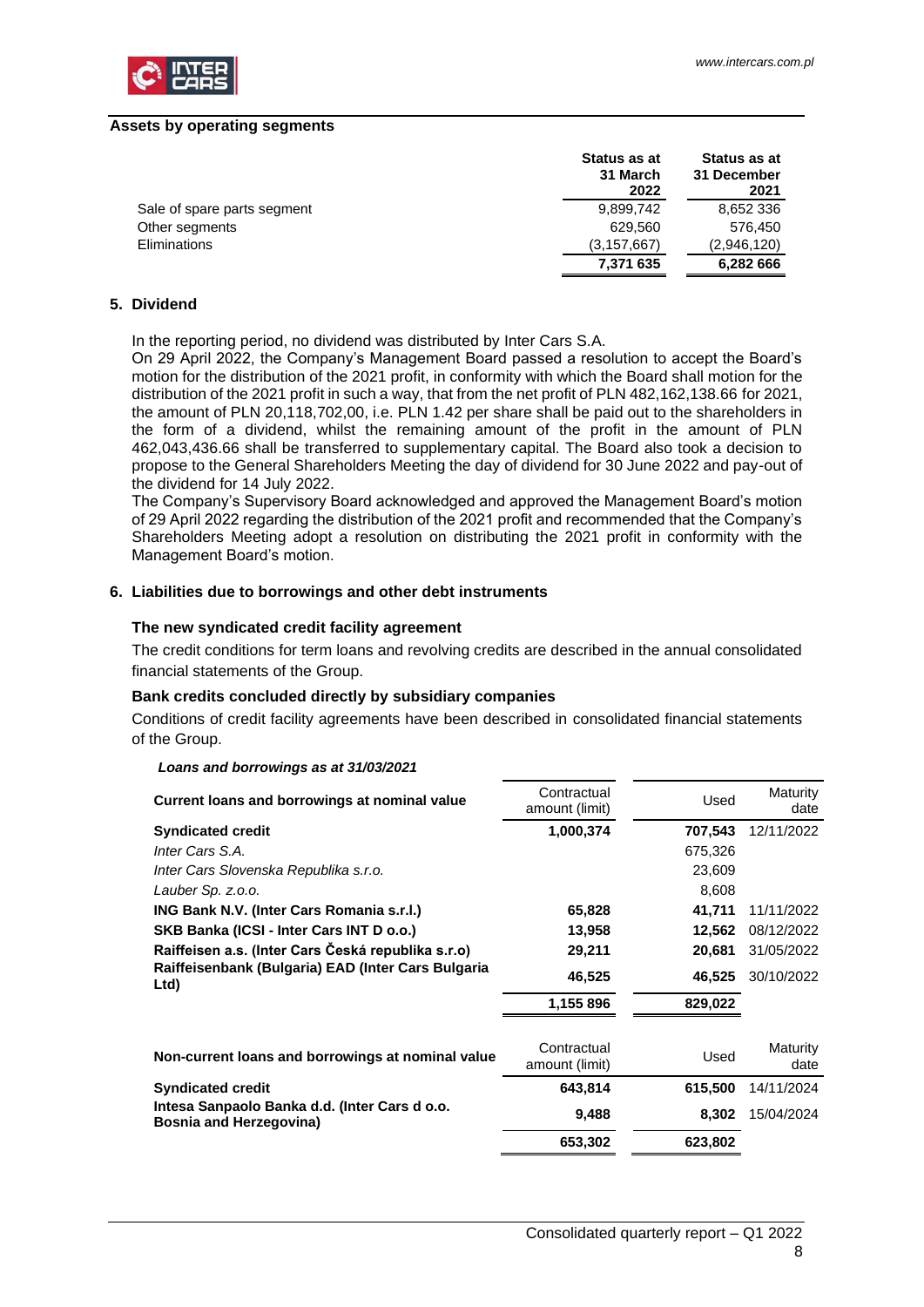

#### *Loans and borrowings as at 31/03/2021*

| Current loans and borrowings at nominal value      | Contractual<br>amount (limit) | Used    | Maturity<br>date |
|----------------------------------------------------|-------------------------------|---------|------------------|
| <b>Syndicated credit</b>                           | 878,688                       | 335,685 | 12/11/2021       |
| Inter Cars S.A.                                    |                               | 303,476 |                  |
| Inter Cars Slovenska Republika s.r.o.              |                               | 24,639  |                  |
| Lauber Sp. z.o.o.                                  |                               | 7.570   |                  |
| ING Bank N.V. (Inter Cars Romania s.r.l.)          | 66,234                        | 50.674  | 11/11/2021       |
| SKB Banka (ICSI - Inter Cars INT D o.o.)           | 9,321                         | 3.588   | 30/09/2021       |
| Raiffeisen a.s. (Inter Cars Česká republika s.r.o) | 26,745                        | 16.184  | 28/02/2022       |
|                                                    | 980,988                       | 406,131 |                  |

| Non-current loans and borrowings at nominal value | Contractual<br>amount (limit) | Used    | Maturity<br>date |
|---------------------------------------------------|-------------------------------|---------|------------------|
| <b>Syndicated credit</b>                          | 565,500                       | 537.000 | 14/11/2022       |
| Raiffeisenbank (Bulgaria) EAD                     | 46.603                        | 40.034  | 30/10/2022       |
|                                                   | 612,103                       | 577,034 |                  |

#### <span id="page-8-0"></span>**7. Contingent liabilities and sureties**

In the reporting period, Inter Cars S.A. and its subsidiaries did not grant any sureties for credits, loans or other guarantees with substantial value.

Sureties and guarantees granted by the Group as at 31 March 2022 amounted in total to: PLN 10,092 thousand.

#### <span id="page-8-1"></span>**8. The Management Board's standpoint on the feasibility of meeting the previously published forecasts of financial results for 2022**

The Board of Directors of Inter Cars S.A. has not published any forecast of financial results for the year 2022.

#### <span id="page-8-2"></span>**9. Shareholders holding 5% or more of the total vote at the General Shareholders Meeting of Inter Cars S.A.**

Shareholders holding 5% or more of the total vote at the General Shareholders Meeting of Inter Cars S.A., as at the day of publication of these financial statements:

| Shareholder**                                              | <b>Number</b><br>of shares | Total<br>nominal<br>value | Percentage<br>of share in<br>the share<br>capital held | Percentage of<br>total vote held |
|------------------------------------------------------------|----------------------------|---------------------------|--------------------------------------------------------|----------------------------------|
|                                                            |                            | (PLN)                     | (%)                                                    | $(\%)$                           |
| OK Automotive Investments B.V.*                            | 3,726,721                  | 7,453,442                 | 26.30%                                                 | 26.30%                           |
| <b>AVIVA Otwarty Fundusz Emerytalny</b><br>Aviva Santander | 1,896,778                  | 3,793,556                 | 13.39%                                                 | 13.39%                           |
| Nationale-Nederlanden PTE SA***                            | 1,617 078                  | 3,234,156                 | 11.41%                                                 | 11.41%                           |
| Andrzej Oliszewski                                         | 1,277,370                  | 2,554,740                 | 9.02%                                                  | 9.02%                            |
| Total                                                      | 8,517947                   | 17,035 894                | 60.12%                                                 | 60.12%                           |

\* OK Automotive Investments B.V. is a company which is dependent from Maciej Oleksowicz, President of the Management Board of the Company.

\*\* The list of shareholders was prepared based on notifications received in accordance with art. 69 of the Act on Public Offering, Conditions Governing the Introduction of Financial Instruments to Organized Trading, and Public Companies (Journal of Laws of 2005, No. 184 item 1539, as amended), and art. 19 of Regulation (EU) No 596/2014 of the European Parliament and of the Council of 16 April 2014 on market abuse ("MAR Regulation").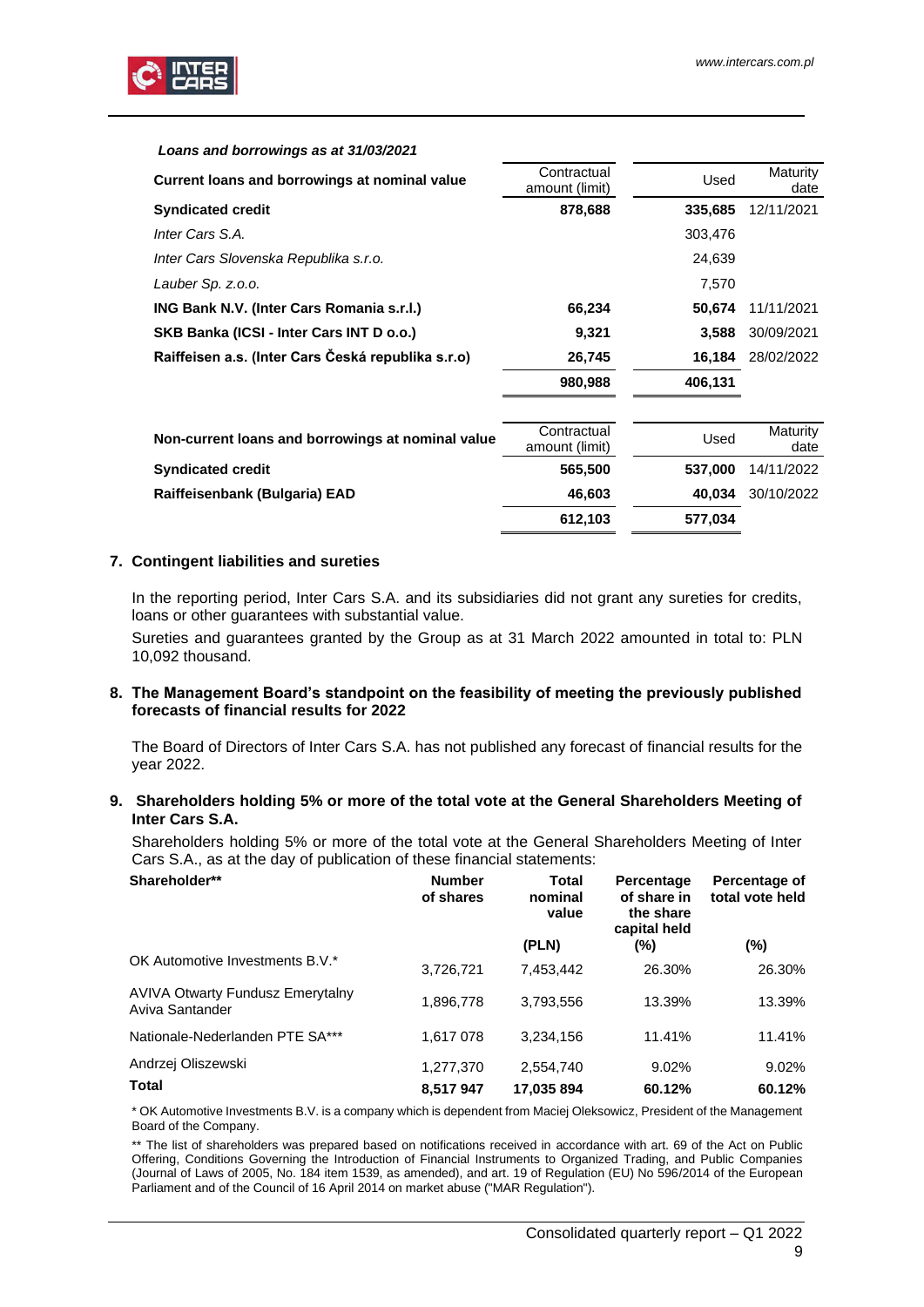

Nationale-Nederlanden Powszechne Towarzystwo Emerytalne SA. funds: Nationale-Nederlanden Otwarty Fundusz Emerytalny, Nationale-Nederlanden Dobrowolny Fundusz Emerytalny Nasze Jutro 2030, Nationale-Nederlanden Dobrowolny Fundusz Emerytalny Nasze Jutro 2035, Nationale-Nederlanden Dobrowolny Fundusz Emerytalny Nasze Jutro 2040,

Nationale-Nederlanden Dobrowolny Fundusz Emerytalny Nasze Jutro 2045, Nationale-Nederlanden Dobrowolny Fundusz Emerytalny Nasze Jutro 2050, Nationale-Nederlanden Dobrowolny Fundusz Emerytalny Nasze Jutro 2055, Nationale-Nederlanden Dobrowolny Fundusz Emerytalny Nasze Jutro 2060.

Until the date of release of these financial statements, the Company had not received any other shareholding notifications.

From the date of publication of the previous report, i.e. 28 April 2022, there has been no change in shareholders holding at least 5% of total shares of the Company.

One share gives one vote at the General Shareholders Meeting of the Company. Voting restrictions are laid out in §18a of the Articles of Association, according to which no shareholder holding over 33% of votes may cast more that 33% of the total number of votes they are entitled to as at the date of the General Meeting. This restriction does not apply to determining the purchasers of substantial blocks of shares.

Furthermore, pursuant to the provisions of the Articles, this limitation shall expire if one of the shareholders purchases (on their own behalf and account) and registers at the General Meeting over 50% of the total number of votes in the Company, provided that all shares above 33% of the total number of shares in the Company and all shares above this threshold are purchased by such shareholder in response to a call to subscribe for all shares of the Company announced in conformity with the Act.

Above change of Status of the Company was registered by the registry court - District Court for the Capital City of Warsaw in Warsaw, XII Commercial Department of the National Court Register, on 17 May 2017.

#### <span id="page-9-0"></span>**10.Changes in the number of shares and rights to shares (options) in Inter Cars S.A. held by the Company's Management and supervisory personnel since the publication of the most recent quarterly report.**

The Company's supervisory and managing personnel hold 5 005 591 of shares, constituting 35,33% of the total vote at the General Shareholders Meeting of Inter Cars.

The managing and supervisory personnel hold no shares in the subsidiaries of Inter Cars.

List of shares being held by the managing and supervisory personnel of Inter Cars as at the date of publishing the report is presented in below chart:

| <b>Shareholder</b>       | Number of<br>shares | Total nominal<br>value | Percentage<br>of share in<br>the share<br>capital held | Percentage of<br>total vote held |
|--------------------------|---------------------|------------------------|--------------------------------------------------------|----------------------------------|
|                          |                     |                        | (%)                                                    | $(\% )$                          |
| <b>Management Board</b>  |                     |                        |                                                        |                                  |
| Maciej Oleksowicz*       | 3,726,721           | 7,453,442              | 26.30%                                                 | 26.30%                           |
|                          | 3,726,721           | 7,456,442              |                                                        |                                  |
| <b>Supervisory Board</b> |                     |                        |                                                        |                                  |
| Andrzej Oliszewski       | 1,277,370           | 2,554,740              | 9.02%                                                  | 9.02%                            |
|                          | 1,277,370           | 2,554,740              |                                                        |                                  |
| Total                    | 5,004 091           | 10,011,182             | 35.32%                                                 | 35.32%                           |

\* Directly by OK Automotive Investments B.V.

There were no changes in ownership of the Company shares held by the Company's management and supervisory personnel since the publication of the most recent quarterly report, i.e. 28 April 2022.

#### <span id="page-9-1"></span>**11.Information on important court, arbitration and administrative proceedings**

No material proceedings were instituted in the reporting period before a court or a public administration authority relating to liabilities or receivables of the Company or its subsidiaries nor are there any material proceedings pending before a court or a public administration authority relating to liabilities or receivables of the Company or its subsidiaries.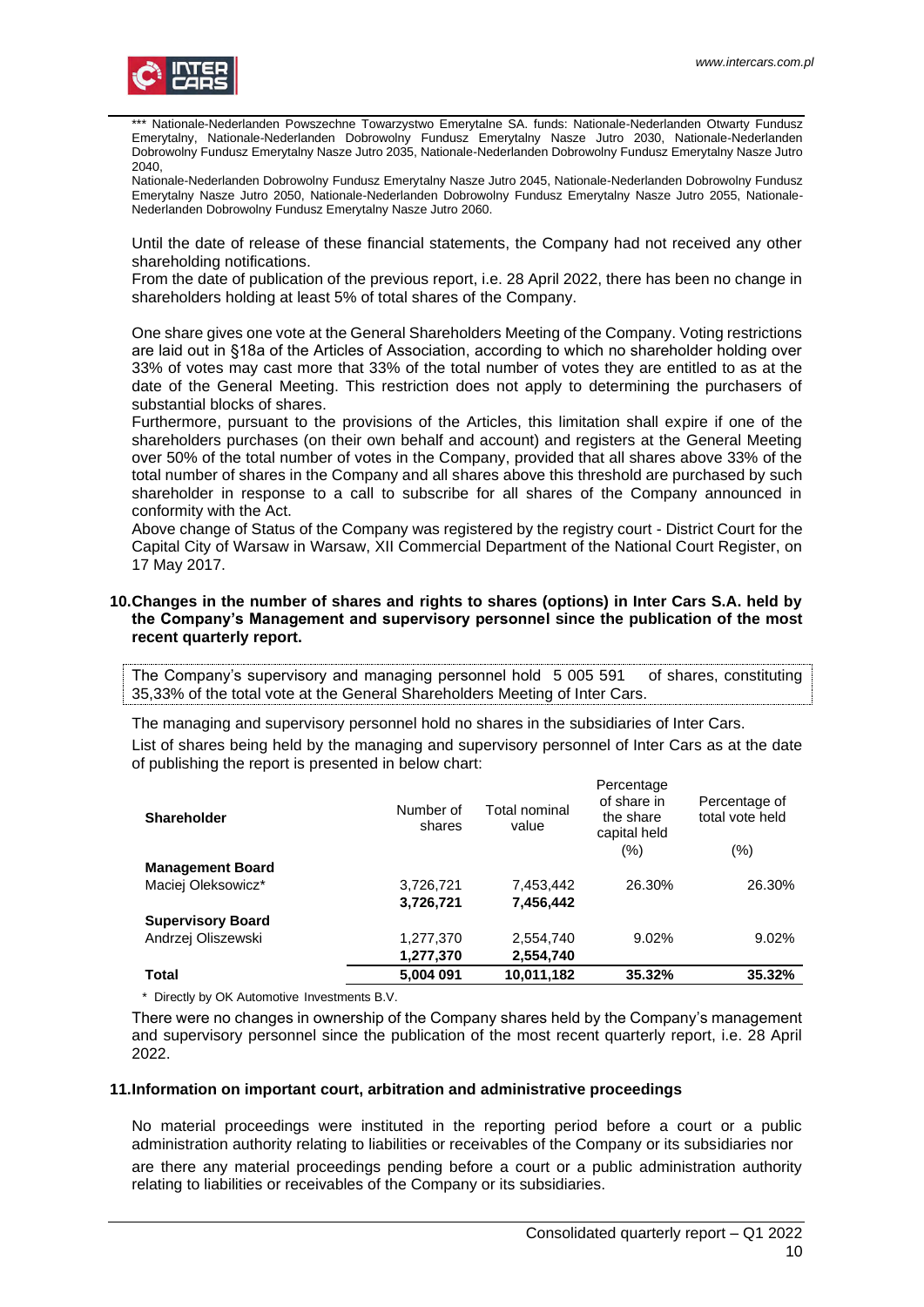

### <span id="page-10-0"></span>**12.Transactions with related entities**

| (in thousand PLN)                                                                | 1.01.2022-<br>31.03.2022 | 1.01.2021-<br>31.03.2021 |
|----------------------------------------------------------------------------------|--------------------------|--------------------------|
| remuneration of the members of the Supervisory Board and the<br>Management Board |                          |                          |
| Remuneration of the members of the Supervisory Board                             | 135                      | 134                      |
| Remuneration of the members of the Management Board                              | 724                      | 724                      |
|                                                                                  | 859                      | 858                      |
|                                                                                  | 1.01.2022-<br>31.03.2022 | 1.01.2021-<br>31.03.2021 |
| Transactions with related entities                                               |                          |                          |
| Income on sales to related entities                                              | 84                       | 83                       |
| Purchase of goods and services from related entities                             | 197                      | 157                      |
|                                                                                  | 31/03/2022               | 31/12/2021               |
| Settlements with related entities                                                |                          |                          |
| Receivables from related entities                                                | 68                       | 29                       |
| Liabilities to related entities                                                  | 26                       |                          |

#### <span id="page-10-1"></span>**13.Other information which the Company deems relevant for the assessment of its personnel, assets, financial position and financial result or changes in any of the foregoing, and for the assessment of the Company's ability to perform its obligations**

This information is included in the section entitled "Factors and events of a non-recurring nature having a material bearing on the financial result, and a description of the Company's material achievements and failures along with a list of related key events."

#### <span id="page-10-2"></span>**14. Events subsequent to the balance sheet day as at which the report was prepared which may have a material bearing on the Company's future financial results**

No such events.

<span id="page-10-3"></span>**15.Information on material transactions with related entities concluded on terms other than at arm's length, including information on their amounts and nature.**

<span id="page-10-4"></span>All transactions with related entities were concluded at arm's length.

#### **16. Factors which in the Company's opinion will affect its financial results in the period covering at least the next quarter.**

Factors which in the Management Board's opinion will affect the Company's financial results in Q2 2022 include:

- ✓ *high inflation* affecting the suppliers to raise purchase prices of trade goods and production materials, forcing increase of sales prices in order to maintain profitability
- ✓ *high inflation* affecting the increase in operating costs including labour costs resulting from the wage-price spiral and employees' expectations, fuel costs affecting the cost of transporting goods, energy and gas costs associated with the cost of maintaining distribution centres;
- changes in interest rates, which will determine the amount of interest on contracted loans and thus affect the financial expenses;
- ✓ *the conduct of hostilities* by the Russian Federation against Ukraine;
- ✓ *trends in the foreign exchange rates,* mainly EUR, USD and JPY against PLN, UAH, HUF, CZK, HRK i RON, BGN, MDL, BAM, RSD, NOK;
- ✓ *optimization of cost of business* activity aimed at keeping profitability at a proper level;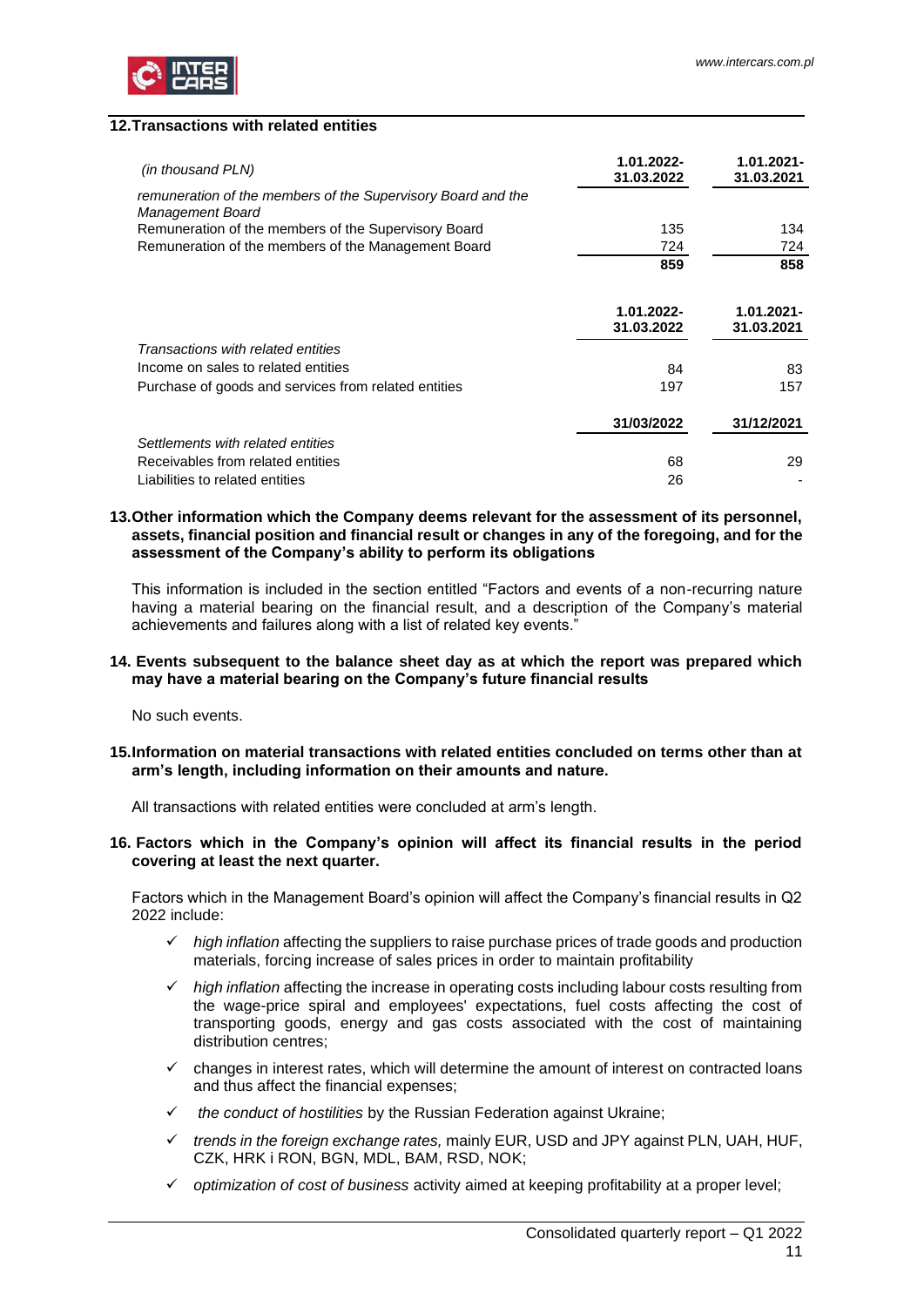

- $\checkmark$  planned improvement in the stock turnover, which should reduce the financial costs by lowering the requirement for inventory financing;
- ✓ *optimization of logistics processes*
- $\checkmark$  enhanced awareness of the "Inter Cars" brand and obtaining new customers, which will contribute to the development of operating activities;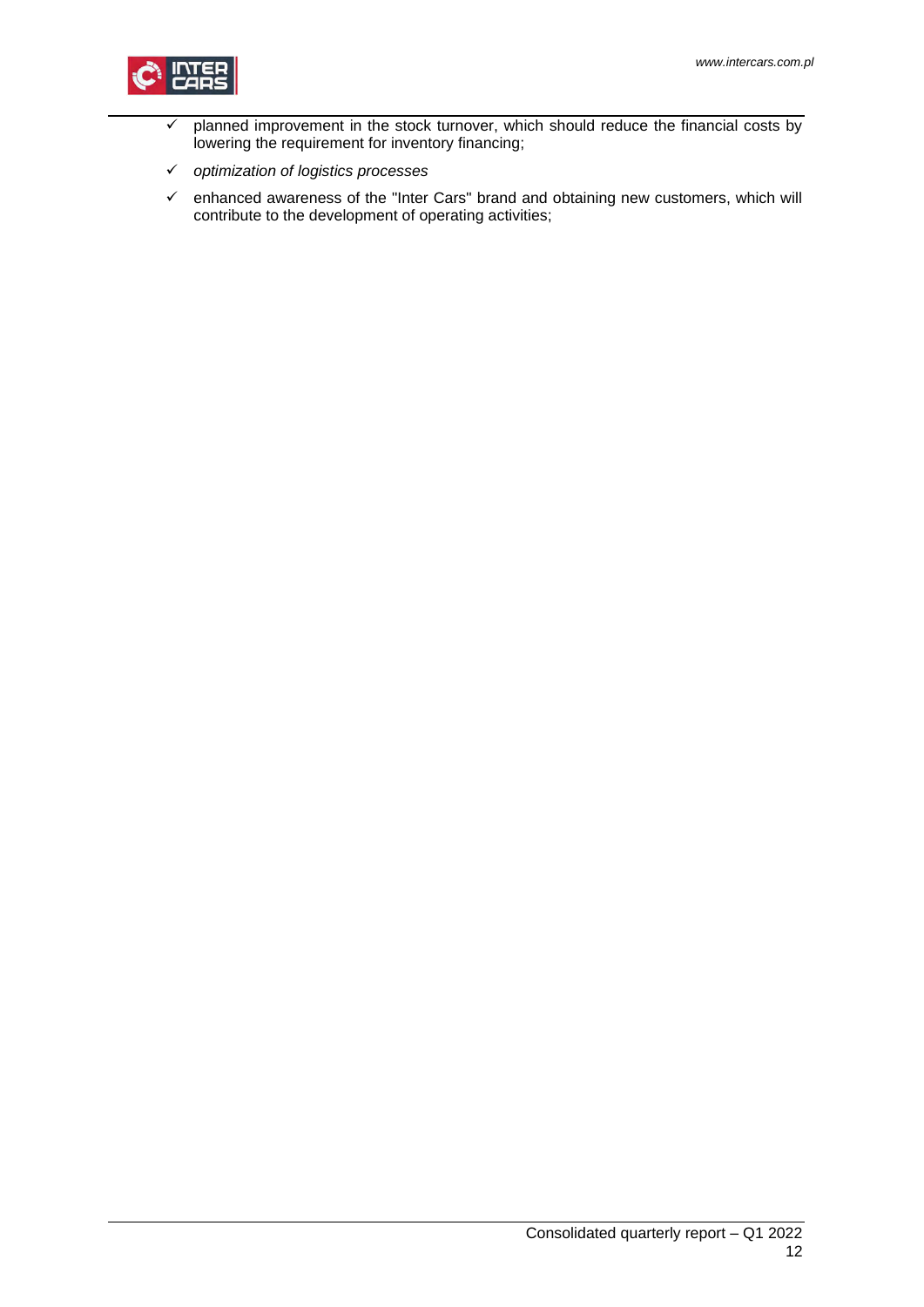

### <span id="page-12-0"></span>**INTERIM CONDENSED CONSOLIDATED FINANCIAL STATEMENTS OF THE INTER CARS GROUP**

| (in thousand PLN)                                 | 31/03/2022         | 31/12/2021             | 31/03/2021<br>Transformed |
|---------------------------------------------------|--------------------|------------------------|---------------------------|
| <b>ASSETS</b>                                     |                    |                        | data                      |
| <b>Non-current assets</b>                         |                    |                        |                           |
| Tangible fixed assets<br>Right-of-use assets      | 487,610<br>283,734 | 473,236<br>234,977     | 481,855<br>274,729        |
| Investment property                               | 4,851              | 2,973                  | 2,045                     |
| Real estate available for sale                    | 1,088              | 8,078                  | 8,721                     |
| Intangible assets                                 | 189,526            | 191,787                | 193,011                   |
| Investments in associates                         | 2,874              | 2,037                  | 1,655                     |
| Investments available for sale                    | 298                | 298                    | 299                       |
| Receivables                                       | 26,514             | 25,210                 | 21,453                    |
| Non-current receivables on long-term rental       | 230,143            | 228,500                | 214,261                   |
| Deferred tax assets                               | 34,408             | 16,200                 | 15,305                    |
|                                                   | 1,261,046          | $\overline{1,}183,296$ | 1,213,334                 |
| <b>Current assets</b>                             |                    |                        |                           |
| Inventory                                         | 3,886,740          | 3,112 013              | 2,714,867                 |
| Trade and other receivables                       | 1,894,889          | 1 669,278              | 1,371,339                 |
| Receivables on short-term rental                  | 73,845             | 77,414                 | 67,911                    |
| Cash and cash equivalents                         | 255,115            | 240,665                | 258,709                   |
|                                                   | 6,110,589          | 5,099,370              | 4,412,826                 |
| <b>TOTAL ASSETS</b>                               | 7,371,635          | 6,282 666              | 5,626,160                 |
|                                                   |                    |                        |                           |
| <b>LIABILITIES</b><br>Share capital               | 28,336             | 28,336                 | 28,336                    |
| Share premium account                             |                    |                        |                           |
|                                                   | 259,530            | 259,530                | 259,530                   |
| Other supplementary capitals                      | 1,615,749          | 1,615,749              | 1,420,925                 |
| Foreign exchange gains /losses in subsidiaries    | 11,427             | 4,375                  | (561)                     |
| Retained earnings                                 | 1,297,456          | 1,181,694              | 813,164                   |
| <b>Equity</b>                                     | 3,212,498          | 3,089,684              | 2,521,394                 |
| Long-term liabilities                             |                    |                        |                           |
| Liabilities due to credits, loans                 | 623,094            | 580,792                | 576,070                   |
| Finance lease liabilities                         | 264,403            | 201,536                | 245,173                   |
| Non-current liabilities on long-term rental       | 230,143            | 228,500                | 214,261                   |
| Other long-term liabilities                       |                    |                        |                           |
| Deferred income tax provision                     | 4,536              | 7,832                  | 5,222                     |
|                                                   | 76,331             | 57,272                 | 28,117                    |
| <b>Short-term liabilities</b>                     | 1,198,507          | 1,075,932              | 1,068,843                 |
|                                                   |                    |                        |                           |
| Trade and other liabilities                       | 1,754,506          | 1,124,302              | 1,296,179                 |
| Trade and other liabilities- passed for factoring | 113,332            | 110,076                | 99,145                    |
| Liabilities due to credits, loans                 | 827,781            | 643,027                | 405,110                   |
| Finance lease liabilities                         | 62,273             | 54,994                 | 55,601                    |
| Liabilities on the short-term rental              | 73,845             | 77,414                 | 67,911                    |
| Employee benefits                                 | 38,072             | 28,047                 | 34,095                    |
| Income tax liabilities                            | 90,821             | 79,190                 | 77,882                    |
|                                                   |                    |                        |                           |
|                                                   | 2,960,630          | 2,117 050              | 2,035,923                 |
| <b>TOTAL LIABILITIES</b>                          | 7,371,635          | 6,282 666              | 5,626,160                 |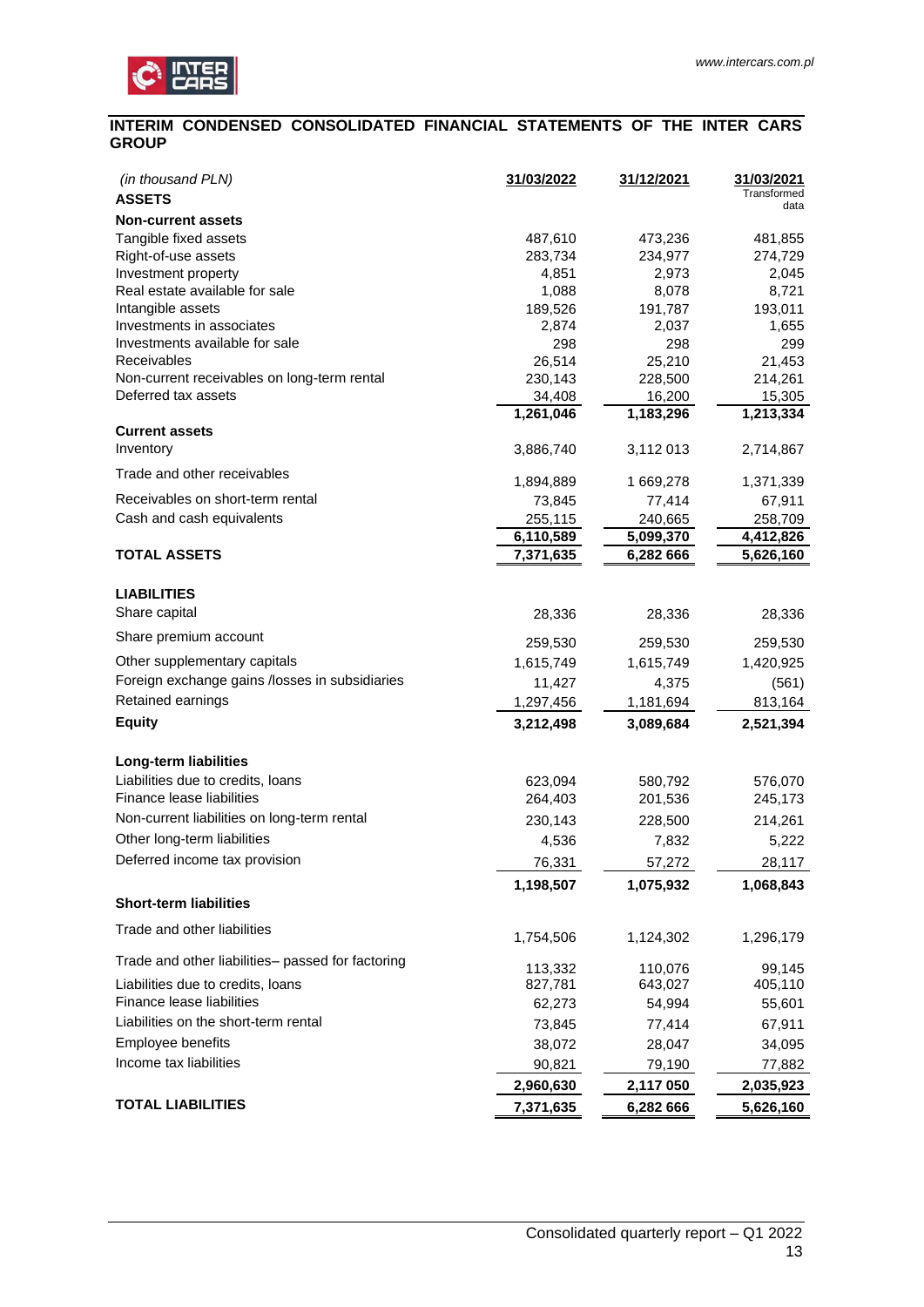

# <span id="page-13-0"></span>**Interim consolidated statement of comprehensive income**

| (in thousand PLN)                                       | for the period of 3 months ended on |             |  |
|---------------------------------------------------------|-------------------------------------|-------------|--|
|                                                         | 31/03/2022                          | 31/03/2021  |  |
| <b>Continued activity</b>                               |                                     |             |  |
| Revenues from the sale of products, goods and materials | 3,243,309                           | 2,556,518   |  |
| Cost of sales                                           | (2, 234, 142)                       | (1,784,832) |  |
| <b>Gross profit on sales</b>                            | 1,009,167                           | 771,686     |  |
| Other operating revenue                                 | 14,554                              | 7,176       |  |
| Selling cost, general and administrative expenses       | (445,988)                           | (338, 868)  |  |
| Costs of distribution service                           | (332, 188)                          | (275, 156)  |  |
| Other operating expenses                                | (85,064)                            | (11, 726)   |  |
| <b>Operating profit</b>                                 | 160,481                             | 153,112     |  |
| Financial income                                        | 6,100                               | 3,313       |  |
| Exchange differences                                    | (615)                               | 1,628       |  |
| Financial costs                                         | (20, 219)                           | (12, 572)   |  |
| Profit before tax                                       | 145,747                             | 145,481     |  |
| Income tax                                              | (29, 985)                           | (29, 374)   |  |
| Net profit                                              | 115,762                             | 116,107     |  |
| Attributable to:                                        |                                     |             |  |
| shareholders of the parent company                      | 115,762                             | 116,107     |  |
|                                                         | 115,762                             | 116,107     |  |
| <b>OTHER COMPREHENSIVE INCOME</b>                       |                                     |             |  |
| Foreign exchange gains /losses                          | 7,052                               | 9,791       |  |
| Total other comprehensive income, net                   | 7,052                               | 9,791       |  |
| <b>COMPREHENSIVE INCOME</b>                             | 122,814                             | 125,898     |  |
| Net profit attributable to:                             |                                     |             |  |
| - the shareholders of the parent entity                 | 115,762                             | 116,107     |  |
|                                                         | 115,762                             | 116,107     |  |
| Comprehensive income attributable to:                   |                                     |             |  |
| - the shareholders of the parent entity                 | 122,814                             | 125,898     |  |
| - minority interests                                    |                                     |             |  |
|                                                         | 122,814                             | 125,898     |  |
| Earnings per share (PLN)                                |                                     |             |  |
| - basic                                                 | 8.17                                | 8.19        |  |
| - diluted                                               | 8.17                                | 8.19        |  |
| Number of shares                                        | 14,168,100                          | 14,168,100  |  |
| Number of shares to be diluted                          | 14,168,100                          | 14,168,100  |  |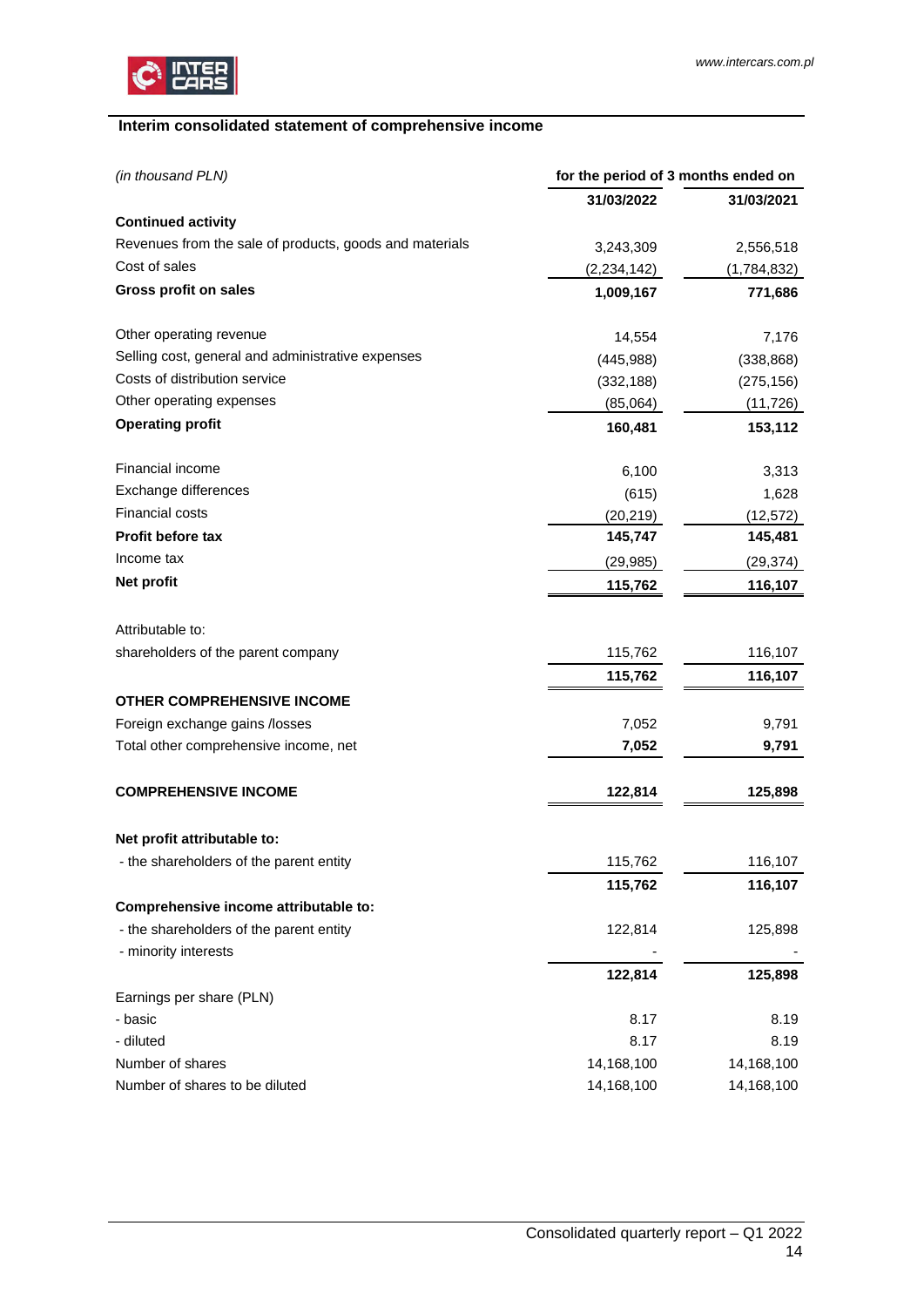

# **Interim consolidated statement of changes in equity**

#### **for the period from 1 January 2022 to 31 March 2022**

| (in thousand PLN)                                                                             | Share capital                                        | Share premium<br>account           | Supplemen<br>tary capital                            | Foreign<br>exchange<br>gains /losses | Retained earnings        | <b>Equity attributable</b><br>to the<br>shareholders of<br>the parent entity |
|-----------------------------------------------------------------------------------------------|------------------------------------------------------|------------------------------------|------------------------------------------------------|--------------------------------------|--------------------------|------------------------------------------------------------------------------|
| As at 1 January 2022                                                                          | 28,336                                               | 259,530                            | 1,615,749                                            | 4,375                                | 1,181,694                | 3,089,684                                                                    |
| Profit in the reporting period                                                                |                                                      | $\overline{\phantom{a}}$           |                                                      |                                      | 115,762                  | 115,762                                                                      |
| Foreign exchange gains /losses<br>Distribution of prior period profit - allocation to reserve | $\overline{\phantom{0}}$<br>$\overline{\phantom{a}}$ | $\overline{\phantom{0}}$<br>$\sim$ | $\overline{\phantom{a}}$<br>$\overline{\phantom{a}}$ | 7,052<br>$\overline{\phantom{a}}$    | $\overline{\phantom{a}}$ | 7,052<br>$\,$ $\,$                                                           |
| capitals<br>As at 31 March 2022                                                               | 28,336                                               | 259,530                            | 1,615,749                                            | 11,427                               | 1,297 456                | 3,212 498                                                                    |

#### <span id="page-14-0"></span>**for the period from 1 January 2021 to 31 December 2021**

| (in thousand PLN)                                                                   | Share<br>capital | Share premium<br>account | Supplement<br>ary capital | Foreign<br>exchange<br>gains /losses<br>in subsidiaries | Retained<br>earnings | <b>Total equity</b> |
|-------------------------------------------------------------------------------------|------------------|--------------------------|---------------------------|---------------------------------------------------------|----------------------|---------------------|
| As at 1 January 2021                                                                | 28,336           | 259,530                  | 1,406 500                 | (10, 352)                                               | 711,482              | 2,395,496           |
| Profit in the reporting period                                                      |                  | $\blacksquare$           | $\overline{\phantom{a}}$  | $\blacksquare$                                          | 699,580              | 699,580             |
| Other comprehensive income<br>Foreign exchange gains /losses in subsidiaries        |                  | $\overline{\phantom{a}}$ |                           | 14,727                                                  |                      | 14,727              |
| <b>Total comprehensive income</b>                                                   | $\,$             | $\overline{\phantom{0}}$ |                           | 14,727                                                  | 699,580              | 714,307             |
| Distribution of prior period profit – dividend                                      |                  |                          |                           |                                                         | (20, 119)            | (20, 119)           |
| Distribution of retained profits - transfer to supplementary<br>and reserve capital |                  | $\blacksquare$           | 209,249                   | $\,$                                                    | (209, 249)           |                     |
| As at 31 December 2021                                                              | 28,336           | 259,530                  | 1,615,749                 | 4,375                                                   | 1,181,694            | 3,089,684           |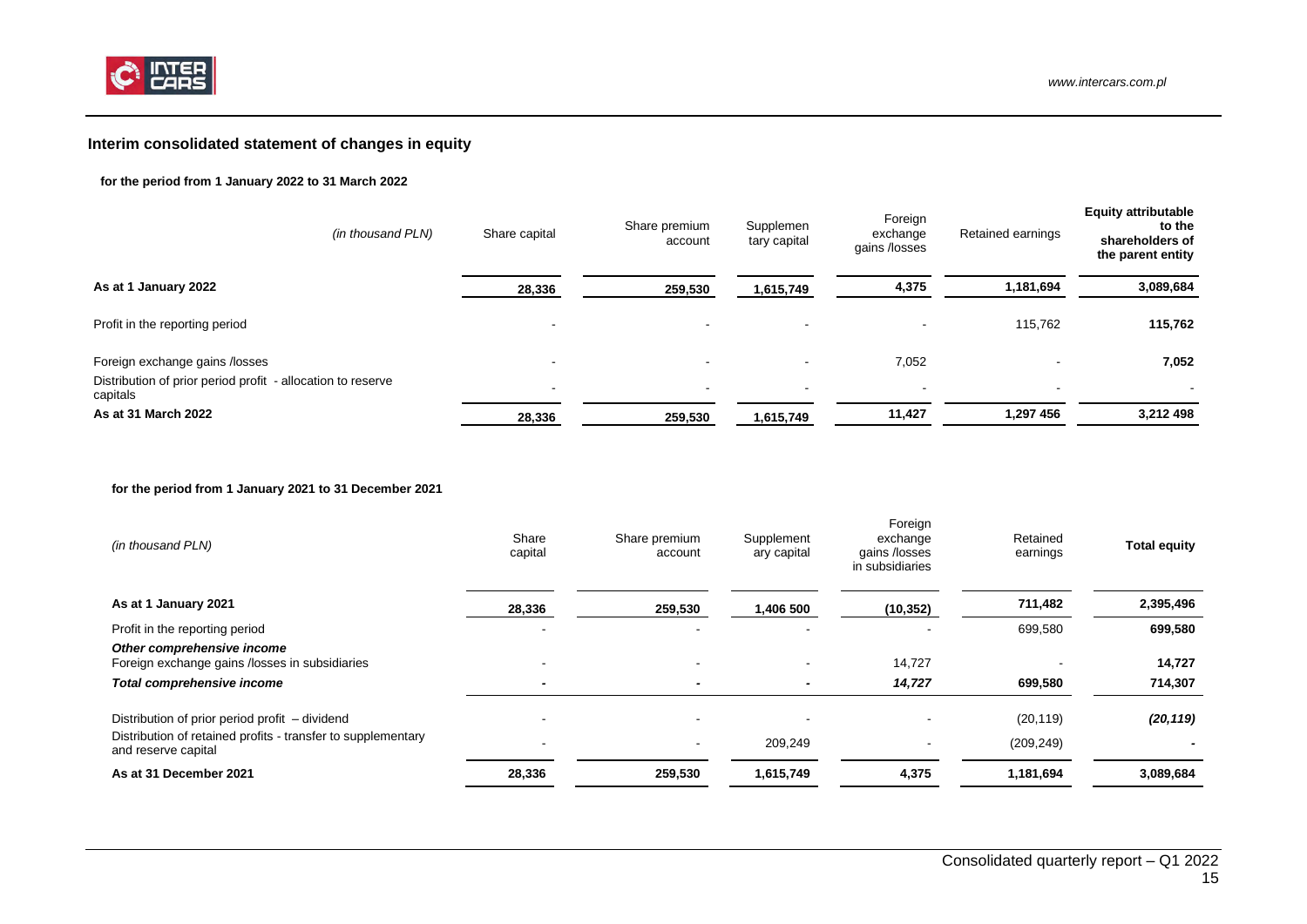

# **Interim consolidated statement of changes in equity (cont.)**

# **for the period from 1 January 2021 to 31 March 2021**

<span id="page-15-0"></span>

| (in thousand PLN)                                                                                         | Share<br>capital                   | Share premium<br>account | Supplement<br>ary capital | Foreign<br>exchange<br>gains /losses | Other<br>reserve<br>capitals       | Retained<br>earnings        | <b>Equity</b><br>attributable to<br>the shareholders<br>of the parent<br>entity |
|-----------------------------------------------------------------------------------------------------------|------------------------------------|--------------------------|---------------------------|--------------------------------------|------------------------------------|-----------------------------|---------------------------------------------------------------------------------|
| As at 1 January 2021                                                                                      | 28,336                             | 259,530                  | 1,377,736                 | (10, 352)                            | 28,764                             | 711,482                     | 2,395,496                                                                       |
| Profit in the reporting period                                                                            | -                                  | $\,$ $\,$                |                           | $\,$                                 | $\overline{\phantom{a}}$           | 116,107                     | 116,107                                                                         |
| Foreign exchange gains /losses<br>Distribution of prior period profit - allocation to reserve<br>capitals | $\sim$<br>$\overline{\phantom{a}}$ | $\,$ $\,$<br>$\sim$      |                           | 9,791<br>$\sim$                      | 14,425<br>$\overline{\phantom{a}}$ | (14, 425)<br>$\blacksquare$ | 9,791<br>$\overline{\phantom{a}}$                                               |
| As at 31 March 2021                                                                                       | 28,336                             | 259,530                  | 1,377,736                 | (561)                                | 43,189                             | 813,164                     | 2,521 394                                                                       |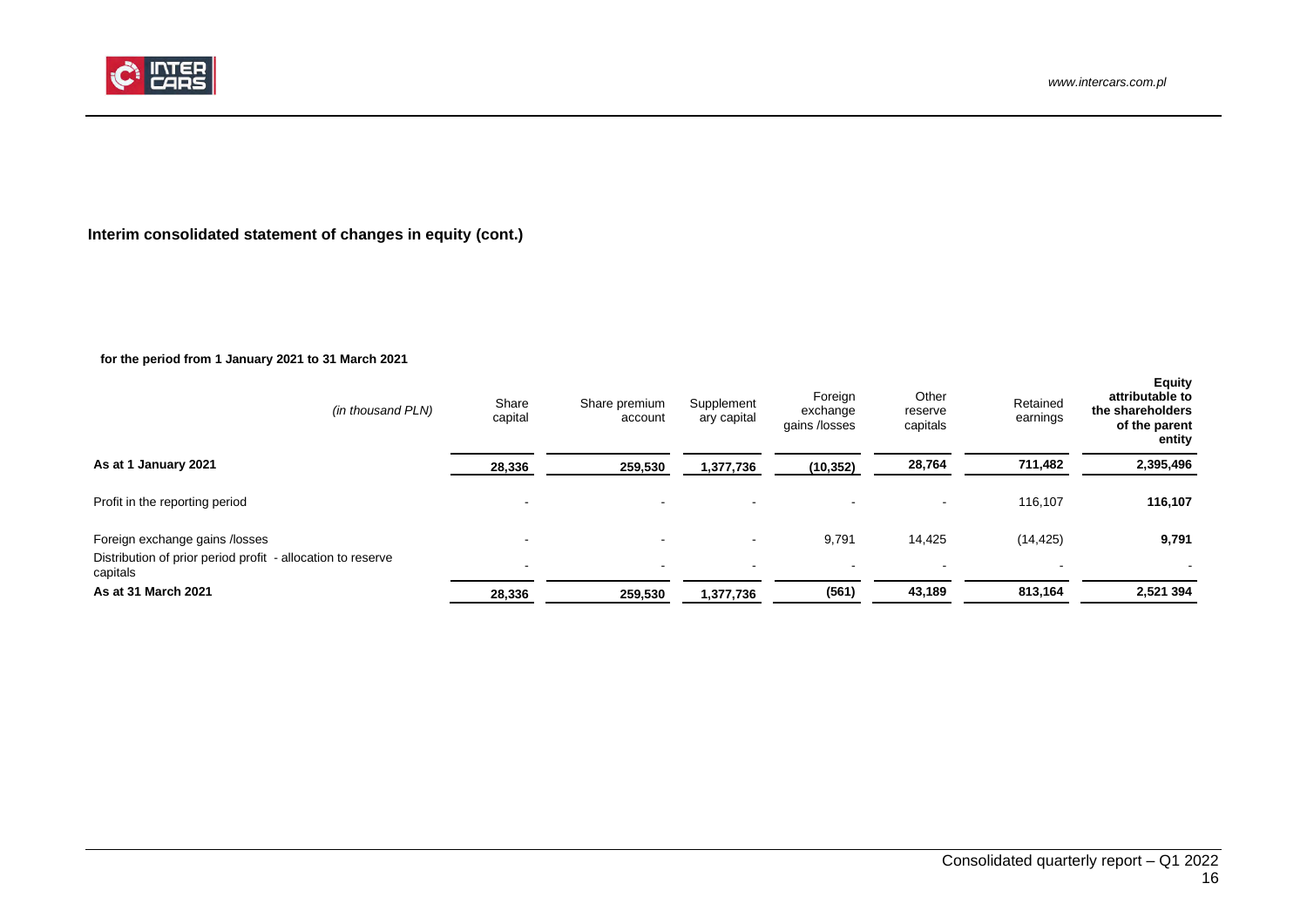

## <span id="page-16-0"></span>**Interim consolidated statement of cash flows**

| (in thousand PLN)                                                                                  | $1/01/2022 -$<br>31/03/2022 | 1/01/2021-<br>31/03/2021 |
|----------------------------------------------------------------------------------------------------|-----------------------------|--------------------------|
| Cash flows from operating activities                                                               |                             | Transformed data         |
| Profit before tax                                                                                  | 145,747                     | 145,481                  |
| Adjustments:                                                                                       |                             |                          |
| Amortization and depreciation                                                                      | 35,699                      | 32,214                   |
| Foreign exchange gains /losses                                                                     | 2,157                       | 189                      |
| (Profit / loss on investing activities                                                             | (1, 518)                    | 2,315                    |
| Net interest                                                                                       | 16,129                      | 9,195                    |
| Other adjustments, net                                                                             | 5,061                       | 7,599                    |
| Operating profit before changes in the working capital                                             | 203,275                     | 196,993                  |
| Increase (decrease) in inventories                                                                 | (774, 727)                  | (491,750)                |
| Increase (decrease) in receivables                                                                 | (226, 234)                  | (281, 910)               |
| Change in short-term liabilities                                                                   | 684,883                     | 701,078                  |
| Cash generated by operating activities                                                             | (112,803)                   | 124,411                  |
| Corporate income tax paid                                                                          | (17, 503)                   | (10, 763)                |
| Net cash from operating activities                                                                 | (130, 306)                  | 113,648                  |
| <b>Cash flow from investment activities</b>                                                        |                             |                          |
| Proceeds from the sale of intangible assets, investment<br>property, property, plant and equipment | 681                         | 247                      |
| Acquisition of intangible assets, investment property, and<br>property, plant and equipment        | (30, 364)                   | (9,091)                  |
| Repayment of loans granted                                                                         | 542                         | 419                      |
| Loans granted                                                                                      | (601)                       | (58)                     |
| Interest received                                                                                  | 173                         | 70                       |
| Net cash from investing activities                                                                 | (29, 569)                   | (8, 412)                 |
| Cash flow from financing activities                                                                |                             |                          |
| Revenues under credits and debt securities                                                         | 236,269                     | 49,427                   |
| Repayment of credits                                                                               | (13, 195)                   | (89, 169)                |
| Financial lease contracts liabilities                                                              | (32, 447)                   | (31, 326)                |
| Interest paid                                                                                      | (16, 302)                   | (9,265)                  |
| Net cash from financing activities                                                                 | 174,325                     | (80, 333)                |
| Net change in cash and cash equivalents                                                            | 14,450                      | 24,903                   |
| Cash and cash equivalents at the beginning of the period                                           | 240,665                     | 233,806                  |
| Cash and cash equivalents at the end of the period                                                 | 255,115                     | 258,709                  |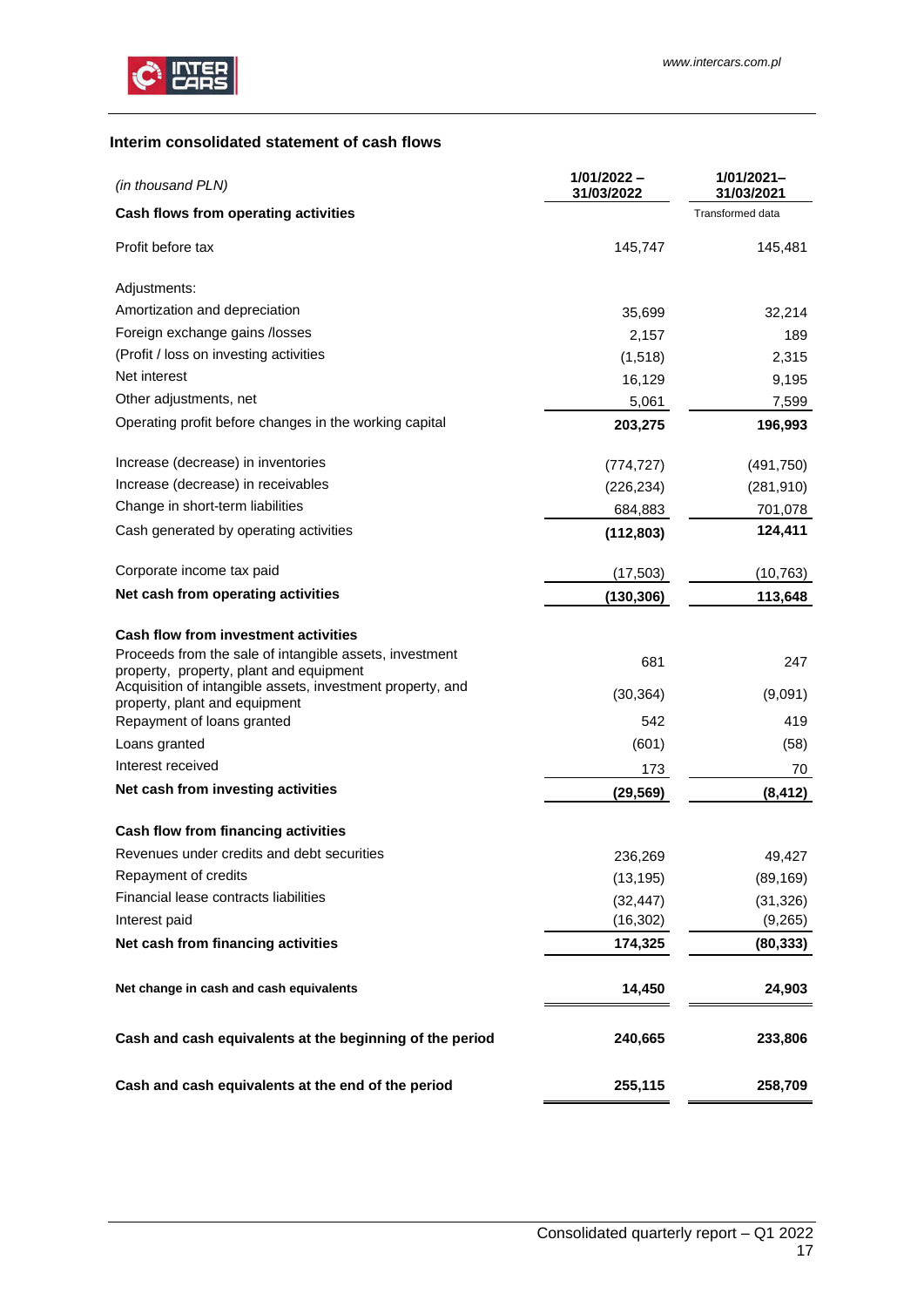

#### **Changes to the accounting principles**

The information included in these condense interim financial statements was prepared based on the same accounting principles and calculation methods as those applied in the preceding annual consolidated financial statements for the year 2021.

#### **Changes in presentation**

In the reporting period, the Group's Management changed the presentation of trade discounts due from suppliers remaining to be settled in a future period within the consolidated statement of financial position due to the incorrectly applied criteria for offsetting receivable and payable balances according to IAS 32 par. 42 . Before the change, all trade discounts due from suppliers remaining to be settled in a future period were presented in the consolidated statement of financial position under trade and other payables, as a reduction thereof. After the change, trade discounts due from suppliers for which the criteria of IAS 32 par. 42 to enable their offsetting against liabilities (i.e. there is no currently enforceable right to offset) are presented under trade and other receivables.

The impact of the change in presentation in the consolidated statement of financial position as at 31 March 2021 and in the consolidated statement of cash flows for the period ended 31 March 2021 is presented in the table below.

#### **Consolidated statement of the financial situation**

| (in thousand PLN)                           | 31/03/2021    |          | 31/03/2021   |
|---------------------------------------------|---------------|----------|--------------|
|                                             | before change | change   | after change |
| <b>ASSETS</b>                               |               |          |              |
| Trade and other receivables                 | 1,142,040     | 229,299  | 1,371,339    |
| <b>Current assets</b>                       | 4,183 527     | 229,299  | 4,412,826    |
| <b>TOTAL ASSETS</b>                         | 5,396 861     | 229,299  | 5,626,160    |
|                                             |               |          |              |
| <b>Short-term liabilities</b>               |               |          |              |
| Trade and other liabilities                 | 1,066 880     | 229,299  | 1,296 179    |
|                                             | 1,806 624     | 229,299  | 2,035,923    |
| <b>TOTAL LIABILITIES</b>                    | 5,396 861     | 229,299  | 5,626,160    |
| <b>Consolidated statement of cash flows</b> |               |          |              |
|                                             | 31/03/2021    |          | 31/03/2021   |
| (in thousand PLN)                           | before change | change   | after change |
| Change in trade and other receivables       | (205,960)     | (75,950) | (281, 910)   |
| Change in trade and other liabilities       | 625,128       | 75,950   | 701,078      |
| Cash from operating activities              | 124,411       |          | 124,411      |
| Net cash from operating activities          | 113,648       |          | 113,648      |

The change in presentation had no impact on net profit for Q1 2021 nor on basic and diluted earnings per share.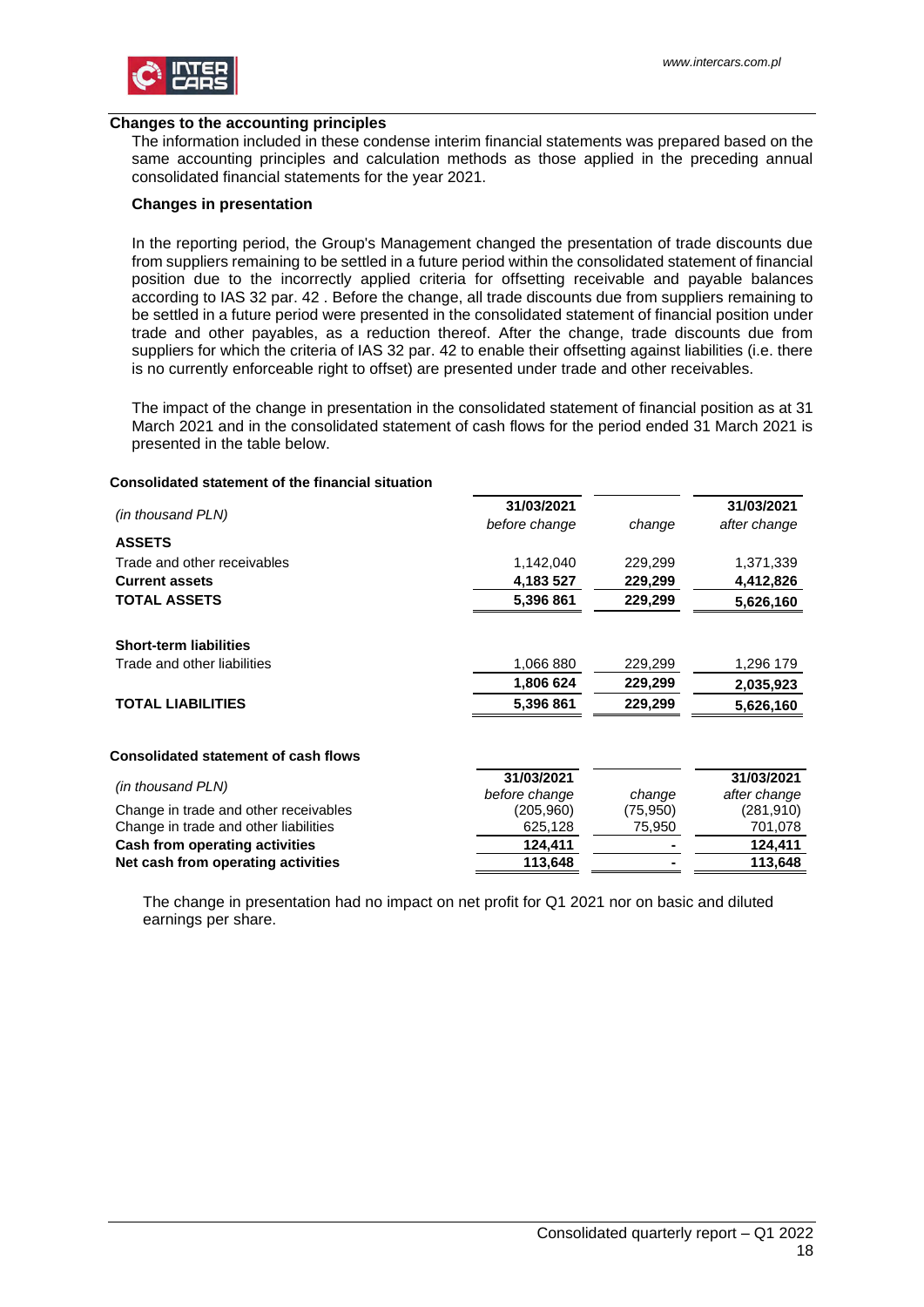

### <span id="page-18-0"></span>**Foreign Exchange rates applied to calculate the figures for 1 quarter of 2022**

All financial figures presented in the report in EUR were translated according to the following exchange rates:

|                                                       | 2022   | 2021   |
|-------------------------------------------------------|--------|--------|
| average exchange rate in the period from 1 January to | 4.6525 | 4.6603 |
|                                                       | 4 6472 | A 5721 |

The following principles have been used to convert data presented in thousand EURO in selected financial data:

- the figures resulting from the profit and loss account the average exchange rate constituting the arithmetic mean of the exchange rates announced by President of the National Bank of Poland on the last day of each month of a given period;
- the figures resulting from the balance sheet the exchange rate as at 31 March constituting the average EUR exchange rate announced on 31 March the President of the National Bank of Poland;
- for translating the value of the share capital the average EUR exchange rates applicable on the day on which an increase in the share capital was registered.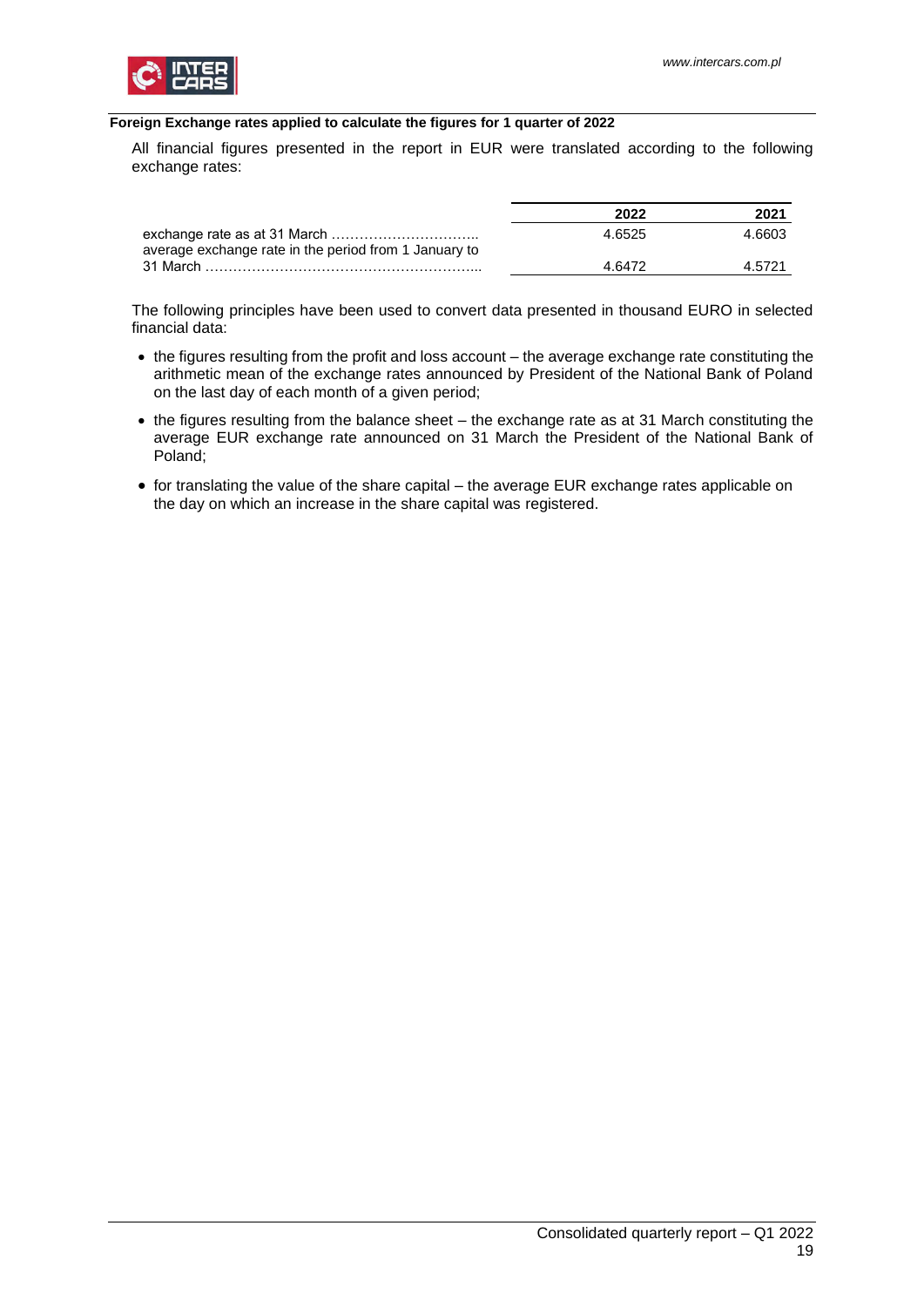

# <span id="page-19-0"></span>**QUARTERLY SEPARATE FINANCIAL STATEMENTS OF INTER CARS S.A.**

# <span id="page-19-1"></span>**Statement of separate financial position**

| (in thousand PLN)                              | 31/03/2022 | 31/12/2021 | 31/03/2021          |
|------------------------------------------------|------------|------------|---------------------|
| <b>ASSETS</b>                                  |            |            | Transformed<br>data |
| <b>Non-current assets</b>                      |            |            |                     |
| Tangible fixed assets                          | 113,163    | 103,198    | 108,493             |
| Right-of-use assets                            | 25,989     | 26,573     | 29,562              |
| Intangible assets                              | 179,616    | 183,097    | 183,359             |
| Investments in subordinated entities           | 509,103    | 508,265    | 445,757             |
| Investments available for sale                 | 258        | 258        | 260                 |
| Receivables                                    | 12,874     | 13,645     | 18,675              |
| Non-current receivables on long-term rental    | 100,685    | 103,777    | 104,457             |
| Deferred tax assets                            |            |            |                     |
|                                                | 941,688    | 938,813    | 890,563             |
| <b>Current assets</b>                          |            |            |                     |
| Inventory                                      | 2,395,073  | 1,761,693  | 1,616,021           |
| Trade and other receivables                    | 2,319,601  | 2,141,491  | 1,774,990           |
| Receivables on short-term rental               | 45,618     | 45,386     | 44,688              |
| Cash and cash equivalents                      | 36,515     | 25,494     | 24,735              |
|                                                | 4,796,807  | 3,974,064  | 3,460,434           |
| <b>TOTAL ASSETS</b>                            | 5,738,495  | 4,912,877  | 4,350,997           |
| <b>LIABILITIES</b>                             |            |            |                     |
| <b>Equity</b>                                  |            |            |                     |
| Share capital                                  | 28,336     | 28,336     | 28,336              |
| Share premium account                          | 259,530    | 259,530    | 259,530             |
| Supplementary capital                          | 1,476,252  | 1,476,252  | 1,273,761           |
| Other reserve capitals                         | 5,935      | 5,935      | 5,935               |
| Retained earnings                              | 620,336    | 482,485    | 299,943             |
|                                                | 2,390,389  | 2,252,538  | 1,867,505           |
| Long-term liabilities                          |            |            |                     |
| Liabilities due to credits, loans              | 614,822    | 564,517    | 535,971             |
| Finance lease liabilities                      | 36,484     | 24,494     | 26,497              |
| Non-current liabilities on long-term rental    | 100,685    | 103,777    | 104,457             |
| Deferred income tax provision                  | 65,148     | 46,705     | 33,846              |
|                                                | 817,139    | 739,493    | 700,771             |
| <b>Short-term liabilities</b>                  |            |            |                     |
| Trade and other liabilities                    | 1,610,494  | 1,201 282  | 1,246,726           |
| Liabilities on credits, loans, debt securities | 770,133    | 587,797    | 396,827             |
| Finance lease liabilities                      | 14,012     | 5,975      | 12,547              |
| Liabilities on the short-term rental           | 45,618     | 45,386     | 44,688              |
| Employee benefits                              | 19,054     | 12,446     | 17,096              |
| Income tax liabilities                         | 71,656     | 67,960     | 64,837              |
|                                                | 2,530,967  | 1,920,846  | 1,782,721           |
| <b>TOTAL LIABILITIES</b>                       | 5,738,495  | 4,912,877  | 4,350,997           |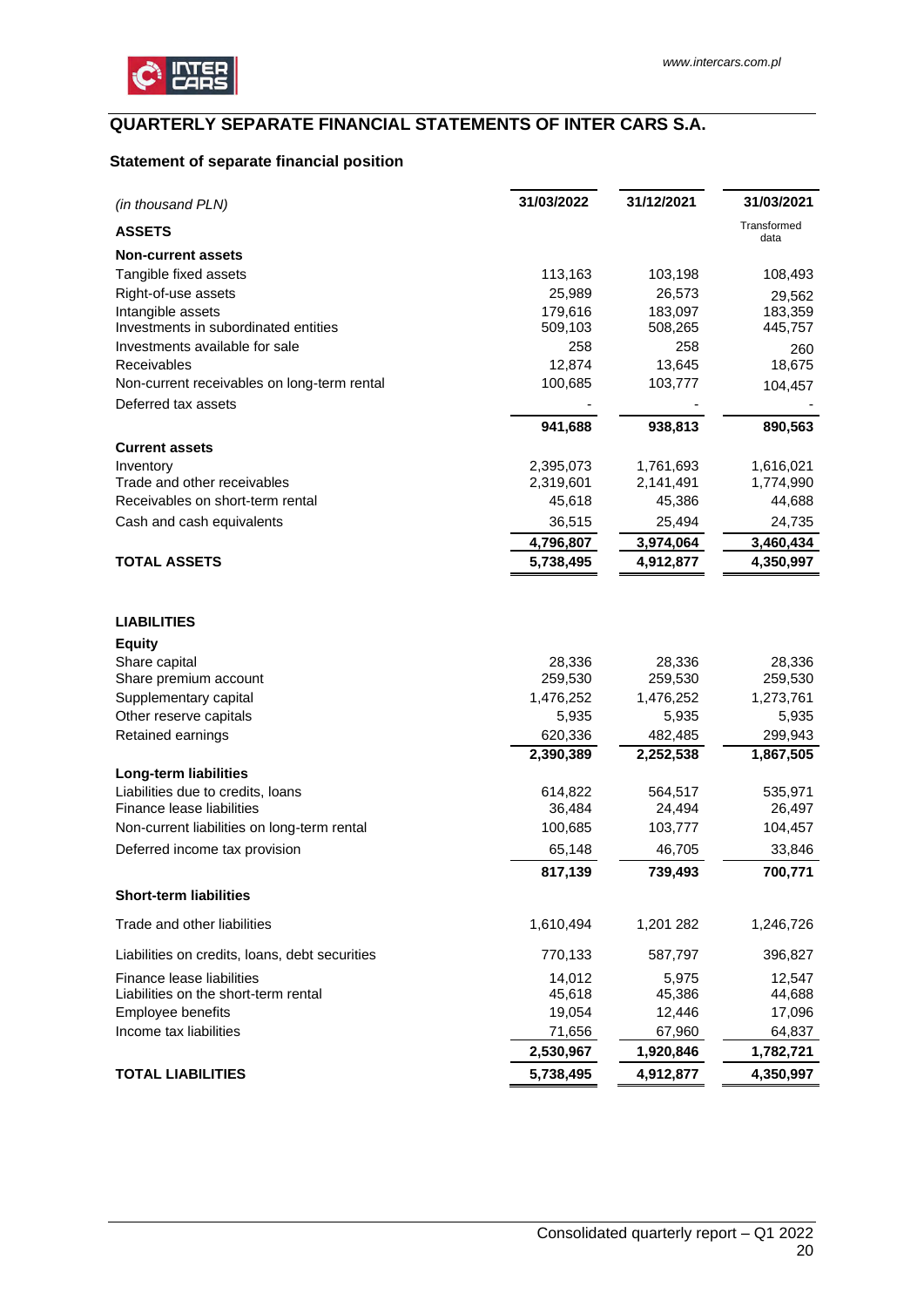

# <span id="page-20-0"></span>**Statement of separate comprehensive income**

| (in thousand PLN)                                       | for the period of 3 months ended<br>on |               |  |
|---------------------------------------------------------|----------------------------------------|---------------|--|
|                                                         | 31/03/2022                             | 31/03/2021    |  |
| <b>Continued activity</b>                               |                                        |               |  |
| Revenues from the sale of products, goods and materials | 2,191,149                              | 1,770,632     |  |
| Cost of sales                                           | (1,589,713)                            | (1, 334, 148) |  |
| <b>Gross profit on sales</b>                            | 601,436                                | 436,484       |  |
| Other operating revenue                                 | 17,698                                 | 2,515         |  |
| Selling cost, general and administrative expenses       | (231, 884)                             | (191, 865)    |  |
| Costs of distribution service                           | (157, 146)                             | (131, 591)    |  |
| Costs of license                                        | (35, 548)                              | (7,636)       |  |
| Other operating expenses                                | (9,061)                                | (6, 522)      |  |
| <b>Operating profit</b>                                 | 185,495                                | 101,385       |  |
| Financial income                                        | 2,085                                  | 1,832         |  |
| Dividends received                                      |                                        | 327           |  |
| Exchange differences                                    | (615)                                  | 1,628         |  |
| <b>Financial costs</b>                                  | (14, 731)                              | (7,570)       |  |
| Profit before tax                                       | 172,234                                | 97,602        |  |
| Income tax                                              | (34, 383)                              | (20, 592)     |  |
| Net profit                                              | 137,851                                | 77,010        |  |
| <b>OTHER COMPREHENSIVE INCOME</b>                       |                                        |               |  |
| Total other comprehensive income, net                   |                                        |               |  |
| <b>COMPREHENSIVE INCOME</b>                             | 137,851                                | 77,010        |  |
| Earnings per share (PLN)                                |                                        |               |  |
| - basic                                                 | 9.73                                   | 5.44          |  |
| - diluted                                               | 9.73                                   | 5.44          |  |
| Number of shares                                        | 14,168,100                             | 14,168,100    |  |
| Number of shares to be diluted                          | 14,168,100                             | 14,168,100    |  |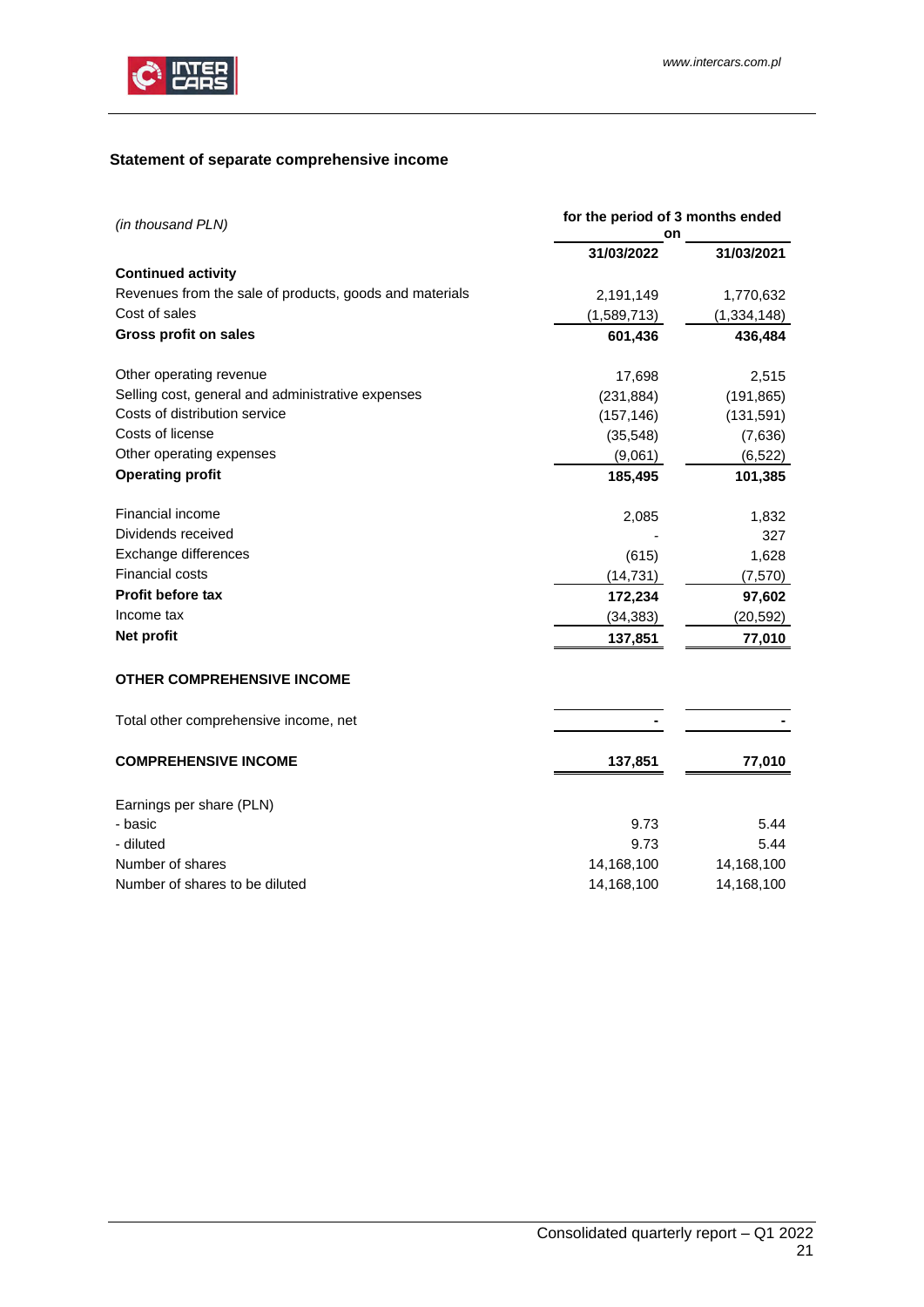

## **Statement of separate changes in equity**

#### **for the period from 1 January 2022 to 31 March 2022**

| (in thousand PLN)                                                           | Share<br>capital | Share premium<br>account | Supplemen<br>tary capital | Other reserve<br>capitals | Retained<br>earnings | <b>Total equity</b> |
|-----------------------------------------------------------------------------|------------------|--------------------------|---------------------------|---------------------------|----------------------|---------------------|
| Owner's equity as at 01 January 2022                                        | 28,336           | 259.530                  | 1,476,252                 | 5,935                     | 482.485              | 2,252,538           |
| Statement of comprehensive income                                           |                  |                          |                           |                           |                      |                     |
| Profit in the reporting period                                              |                  | -                        |                           |                           | 137.851              | 137,851             |
| Total comprehensive income in the reporting period                          |                  | -                        |                           |                           |                      |                     |
| Distribution of retained profits - carried over to<br>supplementary capital |                  |                          | $\overline{\phantom{0}}$  |                           |                      |                     |
| Owner's equity as at 31 March 2022                                          | 28,336           | 259.530                  | 1.476.252                 | 5,935                     | 620.336              | 2.390 389           |

#### **for the period from 1 January 2021 to 31 December 2021**

<span id="page-21-0"></span>

| (in thousand PLN)                                                           | Share<br>capital         | Share premium<br>account | Suppleme<br>ntary<br>capital | Other<br>reserve<br>capitals | Retained<br>earnings | <b>Total equity</b> |
|-----------------------------------------------------------------------------|--------------------------|--------------------------|------------------------------|------------------------------|----------------------|---------------------|
| As at 1 January 2021                                                        | 28,336                   | 259,530                  | 1,273,761                    | 5,935                        | 222,933              | 1,790 495           |
| <b>Statement of comprehensive income</b>                                    |                          |                          |                              |                              |                      |                     |
| Profit in the reporting period                                              | $\overline{\phantom{a}}$ |                          |                              |                              | 482,162              | 482,162             |
|                                                                             |                          |                          |                              |                              |                      |                     |
| Total comprehensive income                                                  |                          |                          |                              |                              | 482,162              | 482,162             |
|                                                                             |                          |                          |                              |                              |                      |                     |
| Distribution of prior period profit – dividend                              | $\overline{\phantom{a}}$ |                          |                              |                              | (20, 119)            | (20, 119)           |
| Distribution of retained profits - carried over to<br>supplementary capital | $\overline{\phantom{a}}$ |                          | 202,491                      |                              | (202, 491)           |                     |
| As at 31 December 2021                                                      | 28,336                   | 259,530                  | 1,476,252                    | 5,935                        | 482,485              | 2,252,538           |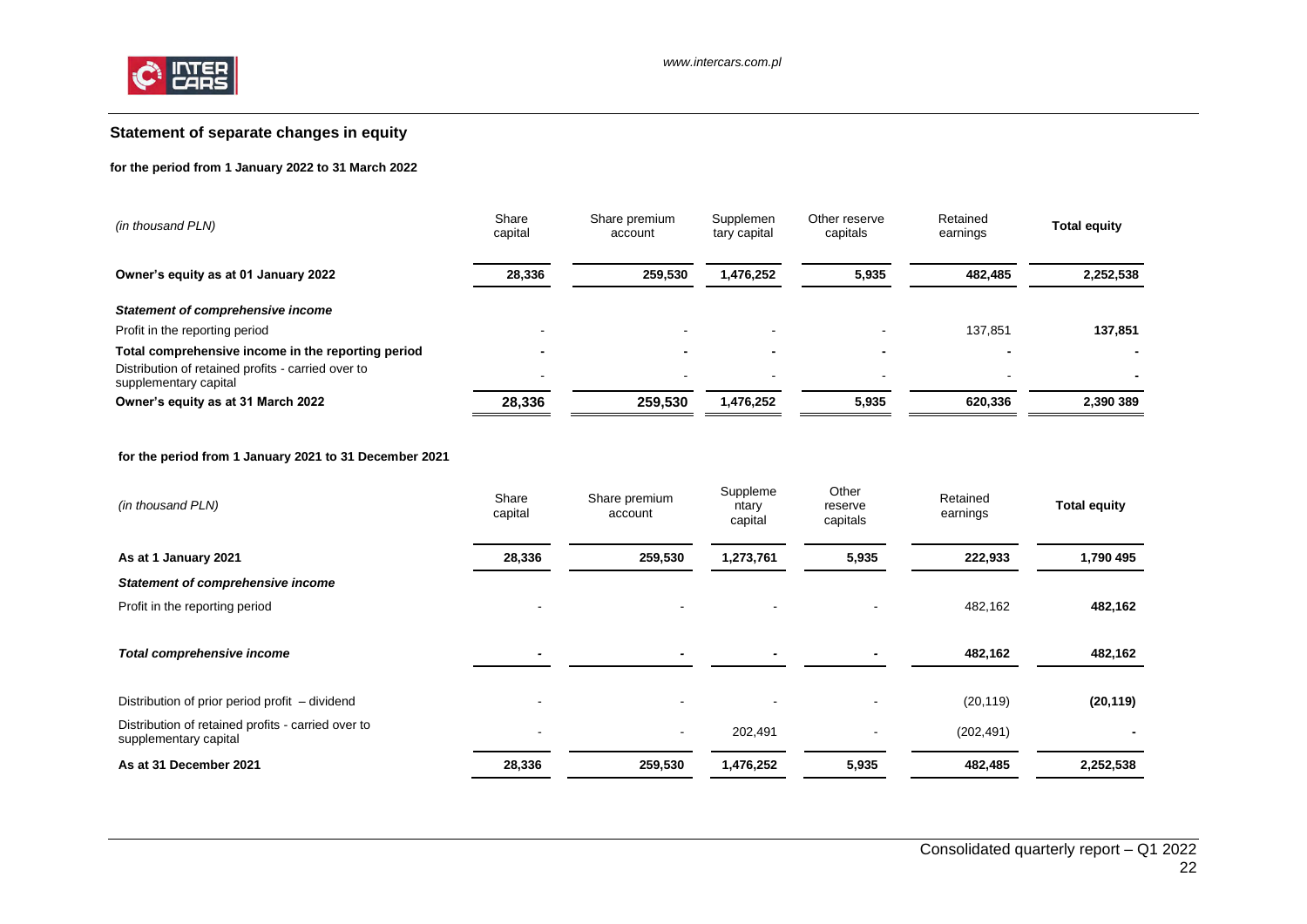

# **Statement of separate changes in equity (cont.)**

### **for the period from 1 January 2021 to 31 March 2021**

<span id="page-22-0"></span>

| Share<br>capital | Share premium<br>account | Supplemen<br>tary capital | Other<br>reserve<br>capitals | Retained earnings        | <b>Total equity</b> |
|------------------|--------------------------|---------------------------|------------------------------|--------------------------|---------------------|
| 28,336           | 259.530                  | 1,273,761                 | 5,935                        | 222.933                  | 1,790 495           |
|                  |                          |                           |                              |                          |                     |
|                  |                          |                           |                              | 77.010                   | 77.010              |
|                  | -                        | $\blacksquare$            | $\blacksquare$               | 77.010                   | 77,010              |
|                  |                          | $\overline{\phantom{0}}$  | . .                          | $\overline{\phantom{0}}$ |                     |
| 28,336           | 259.530                  | 1,273,761                 | 5,935                        | 299.943                  | 1.867 505           |
|                  |                          |                           |                              |                          |                     |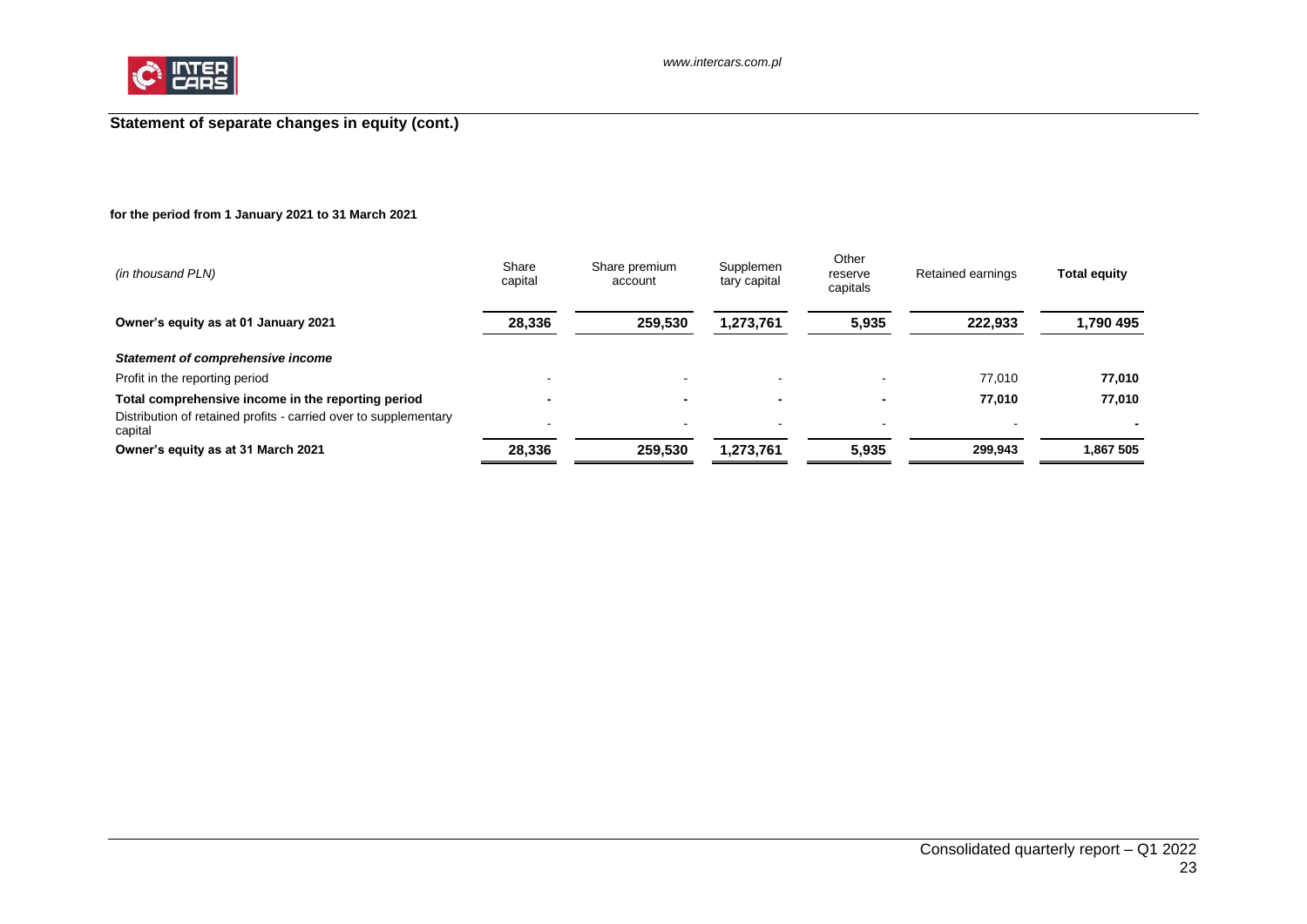

## <span id="page-23-0"></span>**Statement of separate cash flows**

| (in thousand PLN)                                                                                       | $1/01/2022 -$<br>31/03/2022 | 1/01/2021–<br>31/03/2021 |
|---------------------------------------------------------------------------------------------------------|-----------------------------|--------------------------|
| Cash flows from operating activities                                                                    |                             | Transformed<br>data      |
| Profit (loss) before tax                                                                                | 172,234                     | 97,602                   |
| Adjustments:                                                                                            |                             |                          |
| Amortization and depreciation                                                                           | 9,228                       | 8,280                    |
| Foreign exchange gains /losses                                                                          | 939                         | 803                      |
| (Profit / loss on investing activities                                                                  | (43)                        | (25)                     |
| Net interest and share in profits                                                                       | 7,939                       | 4,837                    |
| Net dividends                                                                                           |                             | (327)                    |
| Other adjustments, net                                                                                  |                             | 91)                      |
| Operating profit before changes in the working capital                                                  | 190,297                     | 111,170                  |
| Increase (decrease) in inventories                                                                      | (633, 380)                  | (320, 885)               |
| Increase (decrease) in receivables                                                                      | (179, 974)                  | (241, 250)               |
| Change in receivables under rental                                                                      | 2,861                       | (5,215)                  |
| Change in short-term liabilities                                                                        | 449,422                     | 549,667                  |
| Change in liabilities under rental                                                                      | (2,861)                     | 5,215                    |
| Cash generated by operating activities                                                                  | (173, 635)                  | 98,702                   |
| Corporate income tax paid                                                                               | (12, 243)                   | (3,900)                  |
| Net cash from operating activities                                                                      | (185,878)                   | 94,801                   |
| <b>Cash flow from investment activities</b><br>Proceeds from the sale of plant, property, equipment and |                             |                          |
| intangible assets                                                                                       | 42                          | 28                       |
| Purchase of property, plant, equipment and intangible assets                                            | (14, 475)                   | (2,902)                  |
| Sale of shares in subordinated entities                                                                 | 98                          |                          |
| Purchase of financial assets in related and other entities                                              | (891)                       |                          |
| Repayment of loans granted                                                                              | 3,201                       | 340                      |
| Loans granted                                                                                           | (601)                       | (2,698)                  |
| Interest received                                                                                       | 3,984                       | 144                      |
| Dividends received                                                                                      |                             | 6,289                    |
| Other items, net                                                                                        | 2                           |                          |
| Net cash from investing activities                                                                      | (8,640)                     | 1,202                    |
| Cash flow from financing activities                                                                     |                             |                          |
| Revenues under credits, loans and debt securities                                                       | 230,220                     |                          |
| (repayments) / proceeds from credits and leases                                                         | (12, 757)                   | (12, 568)                |
| Liabilities on credits and loans                                                                        |                             | (72, 800)                |
| Interest paid                                                                                           | (11, 924)                   | (4,981)                  |
| Net cash from financing activities                                                                      | 205,539                     | (90, 348)                |
| Net change in cash and cash equivalents                                                                 | 11,021                      | 5,656                    |
| Cash and cash equivalents at the beginning of the period                                                | 25,494                      | 19,079                   |
| Cash and cash equivalents at the end of the period                                                      | 36,515                      | 24,735                   |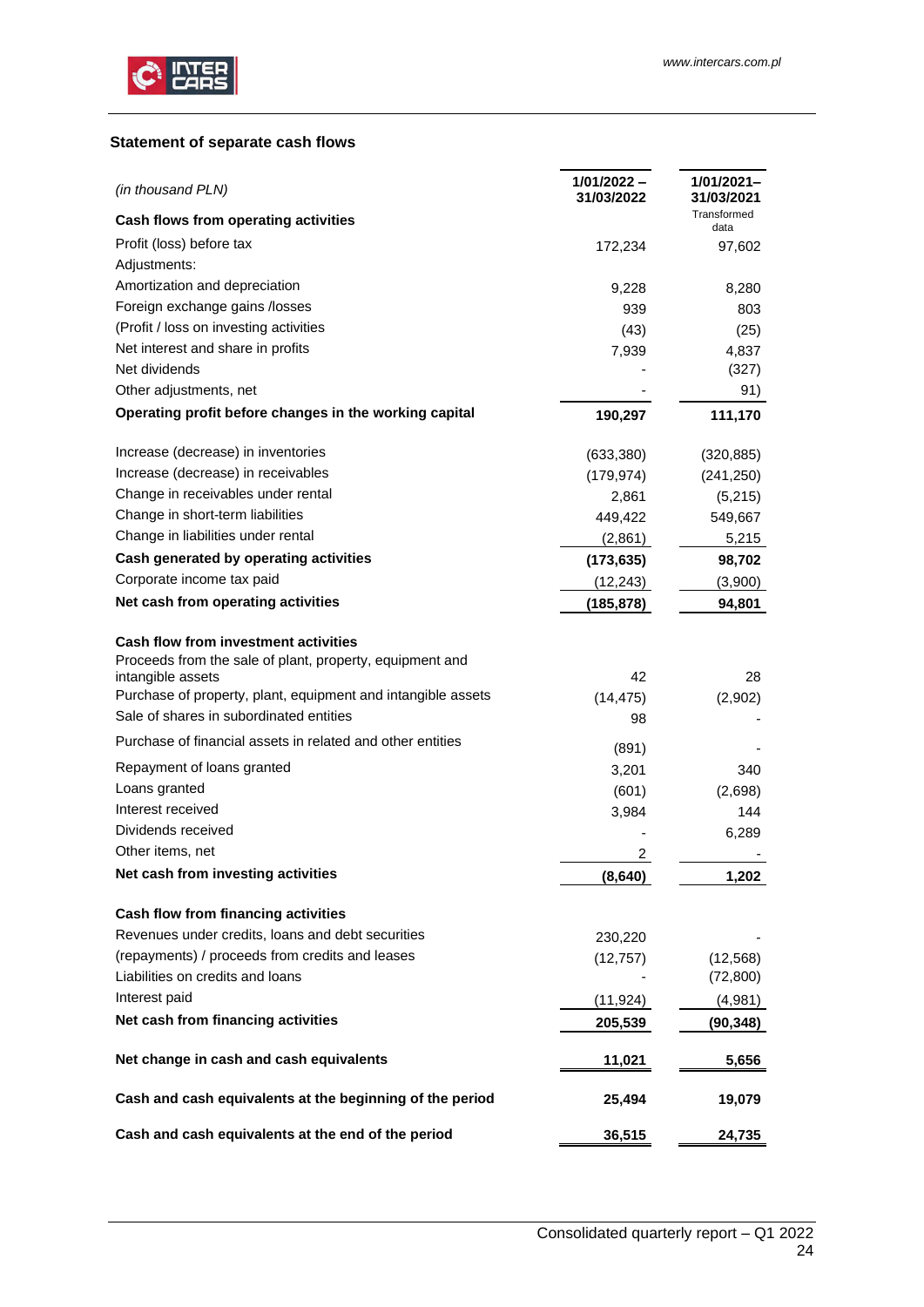

#### <span id="page-24-0"></span>**Accounting principles**

The accounting principles applied by Inter Cars are the same as those applied by the Group, with the exception of interest in subsidiaries, valued at the historical costs minus revaluation writedowns.

#### <span id="page-24-1"></span>**Changes in presentation**

In the reporting period, the Group's Management changed the presentation of trade discounts due from suppliers remaining to be settled in a future period within the separate statement of financial position due to the incorrectly applied criteria for offsetting receivable and payable balances according to IAS 32 par. 42 . Before the change, all trade discounts due from suppliers remaining to be settled in a future period were presented in the separate statement of financial position under trade and other payables, as a reduction thereof. After the change, trade discounts due from suppliers for which the criteria of IAS 32 par. 42 to enable their offsetting against liabilities (i.e. there is no currently enforceable right to offset) are presented under trade and other receivables.

The impact of the change in presentation in the statement of financial position as at 31 March 2021 and in the statement of cash flows for the period ended 31 March 2021 is presented in the table below:

#### **Separate statement of financial position**

| (in thousand PLN)<br><b>ASSETS</b> | 31/03/2021<br>before change | change  | 31/03/2021<br>after change |
|------------------------------------|-----------------------------|---------|----------------------------|
| Trade and other receivables        | 1,545 691                   | 229,299 | 1,774 990                  |
| <b>Current assets</b>              | 3,231,135                   | 229,299 | 3,460,434                  |
| <b>TOTAL ASSETS</b>                | 4,121,698                   | 229,299 | 4,350,997                  |
| <b>Short-term liabilities</b>      |                             |         |                            |
| Trade and other liabilities        | 1,017 427                   | 229,299 | 1,246,726                  |
|                                    | 1,553,422                   | 229,299 | 1,782,721                  |
| <b>TOTAL LIABILITIES</b>           | 4,121,698                   | 229,299 | 4,350,997                  |

The change in presentation had no impact on net profit for Q1 2021 nor on basic and diluted earnings per share.

#### <span id="page-24-2"></span>*Investments in subordinated entities*

The following investments in subordinated entities took place in the first quarter 2022:

|                                                                     | 2022    | 2021    |
|---------------------------------------------------------------------|---------|---------|
| As at 1 January (gross)                                             | 508,876 | 427,819 |
| Increase, including:                                                | 891     |         |
| - increase in share capital in Partslife International Kft          | 891     |         |
| Decrease, including:                                                | 53      |         |
| - return of paid-up share capital in Inter Cars Deutschland<br>GmBH | 53      |         |
| As at 31 March (gross):                                             | 509,714 | 427.819 |
| - impairment on Inter Cars Hungaria Kft.                            | (611)   | (611)   |
| As at 31 March (net)                                                | 509,103 | 427,208 |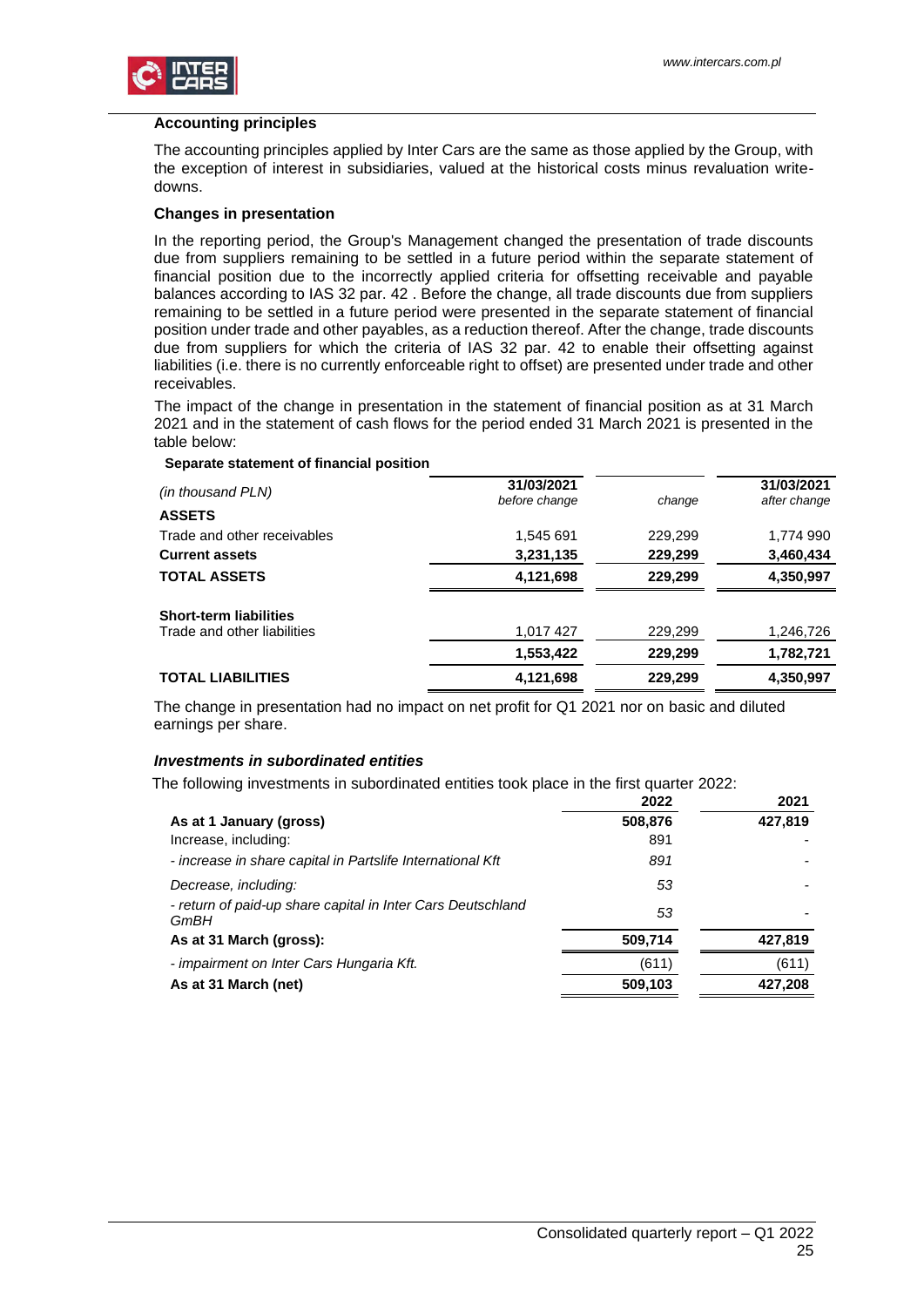

### <span id="page-25-0"></span>*Transactions with related entities in the condensed standalone financial statements*

|                                                           |                          | Purchase of goods and<br><b>Sales revenues</b> |                          | services                    |
|-----------------------------------------------------------|--------------------------|------------------------------------------------|--------------------------|-----------------------------|
|                                                           | 1/01/2022-<br>31/03/2022 | $1/01/2021 -$<br>31/03/2021                    | 1/01/2022-<br>31/03/2022 | $1/01/2021 -$<br>31/03/2021 |
| Inter Cars Ukraine LLC                                    | 34,152                   | 38,758                                         |                          |                             |
| Q-Service Sp. z o.o.                                      | 23                       | 121                                            | 88,900                   | 47,803                      |
| Lauber Sp. z o.o.                                         | 1,606                    | 1,426                                          | 25,639                   | 24,114                      |
| Inter Cars Česká republika s.r.o.                         | 68,795                   | 56,627                                         | 617                      | 1,367                       |
| Inter Cars Slovenská republika s.r.o.                     | 65,926                   | 55,254                                         | 671                      | 1,109                       |
| Feber Sp. z o.o.                                          | 183                      | 212                                            | 2,842                    | 3,256                       |
| Inter Cars Lietuva UAB                                    | 71,223                   | 62,401                                         | 1,463                    | 1,008                       |
| IC Development & Finance Sp. z o.o.                       |                          |                                                |                          | 89                          |
| Inter Cars Italia srl.                                    | 4,454                    | (293)                                          | 72                       | 72                          |
| Inter Cars d.o.o.                                         | 34,172                   | 39,364                                         | 5,405                    | 2,275                       |
| NV Inter Cars Belgium                                     | 249                      | 22                                             |                          |                             |
| Inter Cars Hungária Kft.                                  | 38,006                   | 38,740                                         | 409                      | 594                         |
| Inter Cars Romania s.r.l.                                 | 79,276                   | 83,826                                         | 792                      | 1,548                       |
| Armatus sp. z o.o.                                        | (6, 359)                 | 1                                              | 15                       |                             |
| Cleverlog-Autoteile GmbH                                  | 54,032                   | 33,153                                         | 351                      | 225                         |
| Inter Cars Latvija SIA                                    | 48,338                   | 36,777                                         | 1,725                    | 833                         |
| Inter Cars Bulgaria EOOD                                  | 61,011                   | 37,395                                         | 801                      | 515                         |
| Inter Cars Marketing Services Sp. z                       | 72                       | 348                                            | 13,752                   | 15,448                      |
| 0.0.                                                      |                          |                                                |                          |                             |
| ILS Sp. z o.o.                                            | 3,354                    | 962                                            | 128,447                  | 119,632                     |
| Q-Service Truck Sp. z o.o.                                | 536                      | 204                                            | 9,945                    | 6,292                       |
| Inter Cars Malta Limited                                  | 22                       |                                                | 164,815                  | 92,627                      |
| Inter Cars INT d.o.o. (Slovenia)                          | 7,875                    | 2,053                                          | 145                      | 134                         |
| Inter Cars Eesti OÜ                                       | 16,872                   | 8,082                                          | 608                      | 351                         |
| Inter Cars Piese Auto s.r.l.                              | 146                      | 94                                             | 22                       |                             |
| Inter Cars Greece                                         | 16,862                   | 9,253                                          | 454                      | 463                         |
| Inter Cars d o.o. (Bosnia)                                | 195                      | 141                                            | 17                       |                             |
| Inter Cars United Kingdom -<br>AUTOMOTIVE TECHNOLOGY LTD. | 5,201                    | 3,279                                          |                          |                             |
| Inter Cars Fleet Services Sp. z o.o.                      | 1,711                    | 10,587                                         | 191                      | 1,006                       |
| Inter Cars Beograd Rakovica                               | 36                       |                                                | 4                        |                             |
| OOO Inter Cars Automobilna Technika                       | 33                       |                                                |                          |                             |
| Inter Cars Norge AS                                       | (24)                     |                                                |                          |                             |
| JAG Sp. z o.o.                                            |                          | 542                                            |                          | 3,566                       |
|                                                           | 607,978                  | 519,329                                        | 448,102                  | 324,327                     |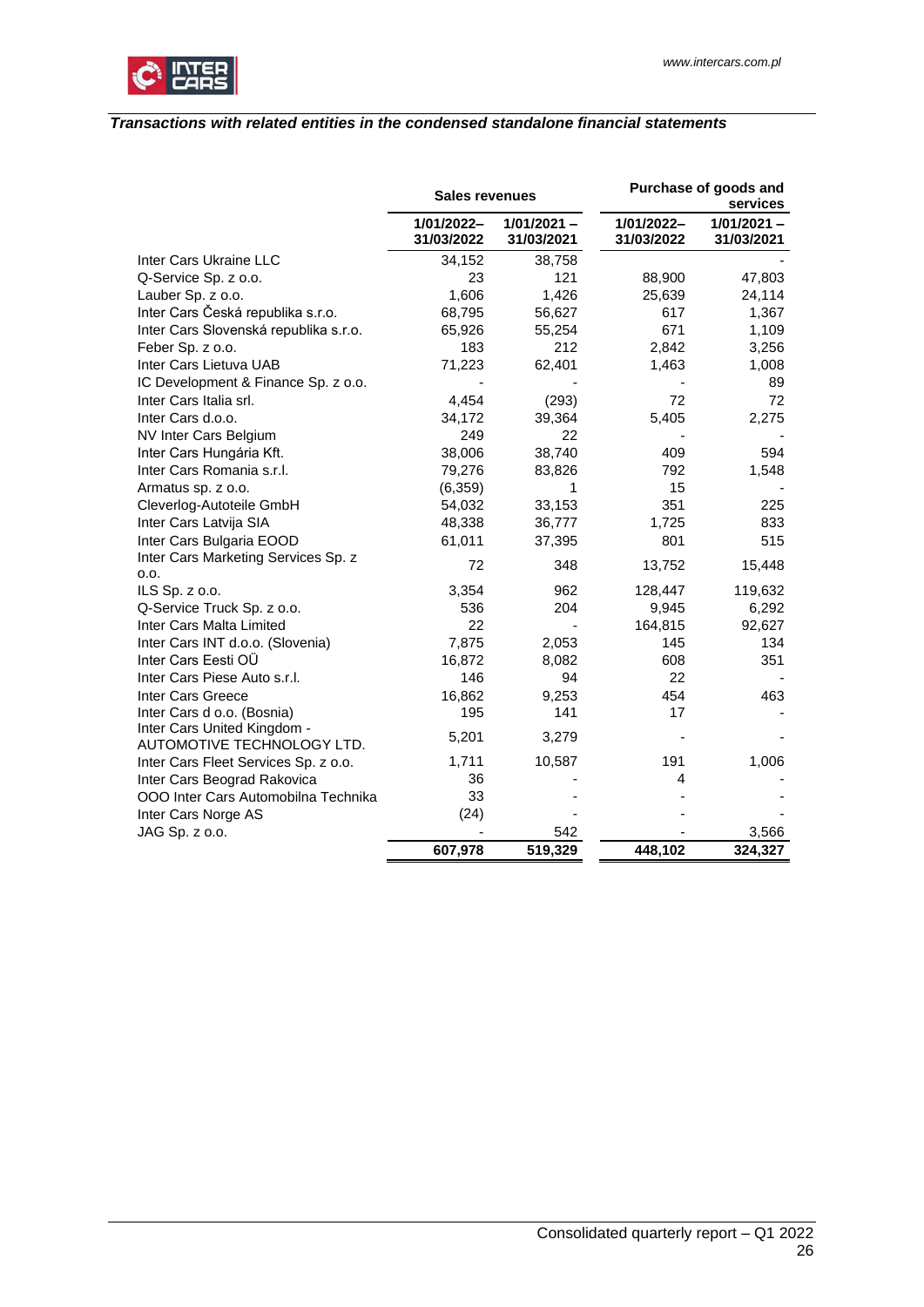

Transactions with related entities in the condensed standalone financial statements (continued)

|                                                                             | Receivables as at |            |            | Liabilities as at |  |
|-----------------------------------------------------------------------------|-------------------|------------|------------|-------------------|--|
|                                                                             | 31/03/2022        | 31/12/2021 | 31/03/2022 | 31/12/2021        |  |
| Inter Cars Ukraine LLC                                                      | 98,207            | 88,070     |            |                   |  |
| Lauber Sp. z o.o.                                                           | 30,773            | 29,968     | 19,733     | 27,590            |  |
| Inter Cars Ceska Republika s.r.o.                                           | 37,777            | 51,333     | 269        | 599               |  |
| Inter Cars Slovenska Republika s.r.o.                                       | 56,888            | 54,867     | 196        | 869               |  |
| Feber Sp. z o.o.                                                            | 147               | 235        | 7,760      | 6,309             |  |
| Inter Cars Lietuva UAB                                                      | 66,442            | 70,138     | 146        | 275               |  |
| Inter Cars Italia srl                                                       | 5,756             | 2,848      | 898        | 745               |  |
| Inter Cars d.o.o.                                                           | 175,844           | 168,974    | 1,455      | 395               |  |
| Inter Cars Belgium NV                                                       | 599               | 340        |            |                   |  |
| Inter Cars Hungária Kft.                                                    | 70,088            | 78,827     | 204        | 67                |  |
| Inter Cars Romania s.r.l.                                                   | 305,964           | 297,218    | 90         | 615               |  |
| Inter Cars Latvija SIA                                                      | 72,843            | 55,442     | 584        | 280               |  |
| Cleverlog-Autoteile GmbH                                                    | 2,879             | 3,059      | 432        | 22                |  |
| Inter Cars Bulgaria Ltd.                                                    | 176,391           | 148,875    | 417        | 63                |  |
| Inter Cars Marketing Services Sp. z o.o.                                    | 5                 |            | 207,140    | 188,190           |  |
| ILS Sp. z o.o.                                                              | 213               | 457        | 96,189     | 87,056            |  |
| Inter Cars Malta Holding Limited                                            |                   |            | (21)       | (21)              |  |
| Inter Cars Malta Limited                                                    | 15                | 79         | 225,151    | 224,989           |  |
| Q-Service Truck Sp. z o.o.                                                  | 232               | 79         | 19,787     | 13,304            |  |
| Inter Cars INT d. o.o.o (Slovenia)                                          | 7,288             | 5,669      | 7          |                   |  |
| Inter Cars Eesti OÜ                                                         | 8,049             | 6,244      | 163        | 176               |  |
| Q-Service Sp. z o.o.                                                        | 26                | 252        | 66,761     | 42,521            |  |
| ILS Latvijas filialie                                                       | 106               | 96         |            |                   |  |
| IC Development & Finance Sp. z o.o.                                         | 10                | 10         | 1,490      | 1,539             |  |
| Armatus sp. z o.o.                                                          | 1                 | 56         | (342)      | (342)             |  |
| Inter cars PIESE Auto s.r.l.                                                | (45)              | 138        | 43         | 20                |  |
| Inter Cars Greece                                                           | 46,167            | 37,700     | 178        | 1,043             |  |
| InterMeko Europe Sp. z o.o.                                                 | 131               | 106        | 280        | 56                |  |
| Inter Cars d o.o. (Bosnia)                                                  | 568               | 889        | 1,559      | 1,524             |  |
| Inter Cars d.o.o. Beograd-Rakovica                                          | 124               | 87         | 11         | $\overline{7}$    |  |
| Inter Cars Fleet Services Sp. z o.o.                                        | 24,186            | 34,540     | 345        | 184               |  |
| Inter Cars United Kingdom - AUTOMOTIVE                                      |                   |            |            |                   |  |
| TECHNOLOGY LTD.                                                             | 3,785             | 3,458      |            |                   |  |
| OOO "INTER CARS AUTOMOBILNA                                                 |                   |            |            |                   |  |
| <b>TECHNIKA</b>                                                             | 99                | 65         |            |                   |  |
| CB DYSTRYBUCJA Sp. z o.o                                                    | 334               | 311        |            |                   |  |
| Inter Cars Norge AS                                                         |                   | 24         |            |                   |  |
| Inter Cars Cyprus Ltd.                                                      |                   |            | 4          | 4                 |  |
| Gross                                                                       | 1,191 892         | 1,140,454  | 650,929    | 598,079           |  |
| <b>Reserves for returns</b>                                                 | (30,241)          | (43,217)   |            |                   |  |
| <b>Net</b>                                                                  | 1,161 651         | 1,097,237  | 650,929    | 598,079           |  |
|                                                                             |                   |            |            |                   |  |
| Settlements on loans and borrowings                                         |                   |            |            |                   |  |
| Receivables from subsidiaries                                               |                   |            | 31/03/2022 | 31/12/2021        |  |
| Lauber Sp. z o.o.                                                           |                   |            | 8,788      | 8,750             |  |
| IC Development & Finance Sp. z o.o.                                         |                   |            | 11,439     | 17,912            |  |
| Inter Cars d o.o. Beograd Rakovica                                          |                   |            | 935        | 924               |  |
| Inter Cars Fleet Services Sp. z o.o.                                        |                   |            |            |                   |  |
|                                                                             |                   |            | 3,257      | 3,240             |  |
| Gross receivables on loans                                                  |                   |            | 24,419     | 30,826            |  |
|                                                                             |                   |            |            |                   |  |
| Liabilities towards subsidiary companies on loans<br>Inter Cars Cyprus Ltd. |                   |            | 96,129     | 94,580            |  |
|                                                                             |                   |            | 96,129     | 94,580            |  |
|                                                                             |                   |            |            |                   |  |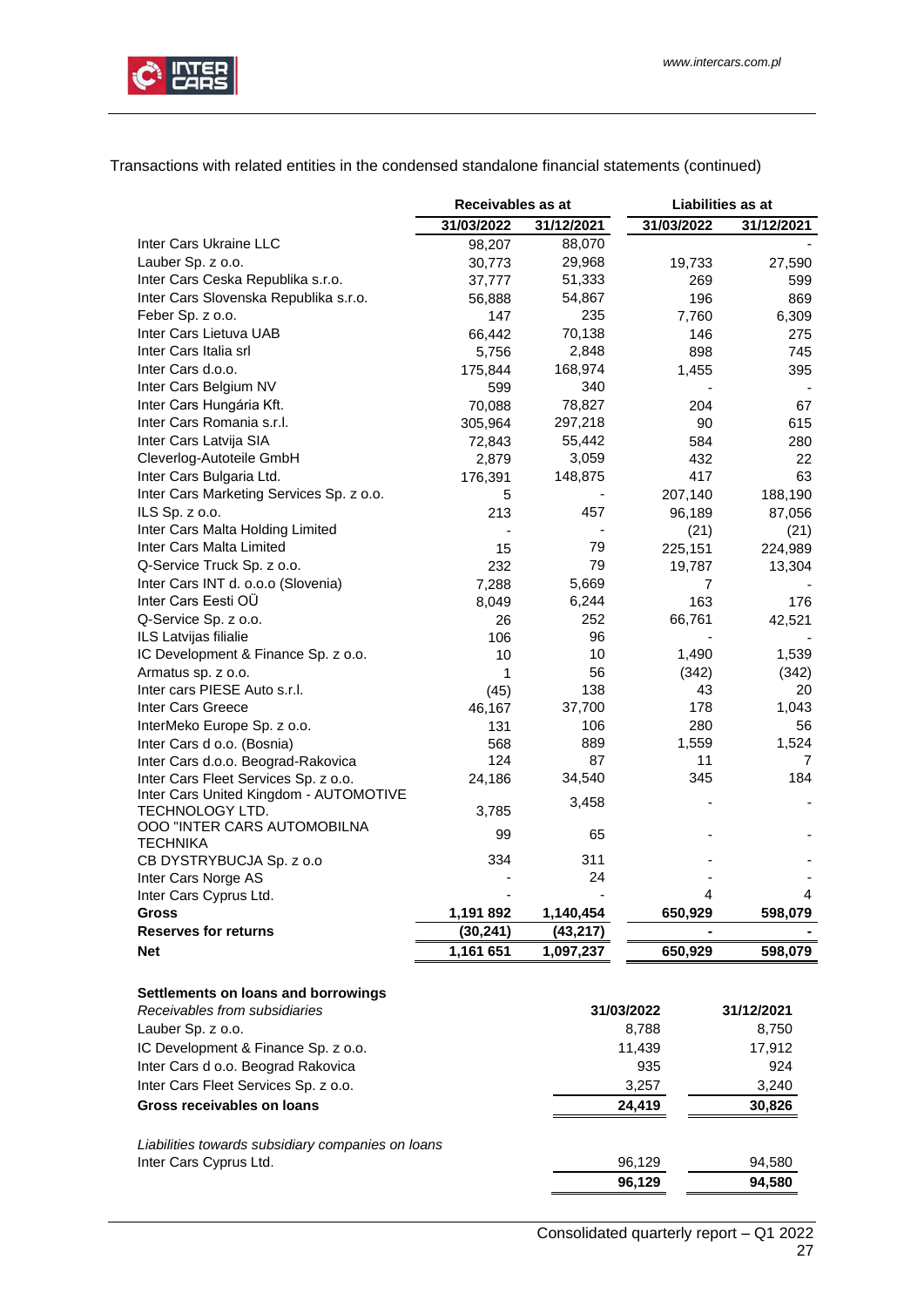

#### <span id="page-27-0"></span>*Contingent liabilities and sureties*

Sureties and guarantees granted by Inter Cars S.A. as at 31 March 2022 amounted in total to: PLN 340,789 thousand.

In the first quarter of 2022, the Company did not grant any credit or loan sureties nor guarantees of a material value to any entity or a subsidiary of such entity.

#### <span id="page-27-1"></span>**Explanatory notes to the interim condensed financial statements for the period of 3 months ended on 31 March 2022**

#### <span id="page-27-2"></span>**I. Information about the Inter Cars Capital Group**

#### **Scope of activities**

The principal activities of Grupa Kapitałowa Inter Cars Spółka Akcyjna (hereinafter referred to as "the Group," "the Inter Cars Capital Group," the Inter Cars Group") are import and distribution of spare parts for passenger cars and commercial vehicles.

#### **Registered seat – the parent entity**

Inter Cars S.A. ul. Powsińska 64 02-903 Warsaw Poland *Central Warehouse:* Europejskie Centrum Logistyczne (European Logistics Centre) Swobodnia 35 05-170 Zakroczym

### **Contact and administrative details**

The Company has been entered into the Register of Companies of the National Court Register kept by the District Court for the capital city of Warsaw, in Warsaw, XII Commercial Department of the National Court Register, under the following number:

KRS 0000008734 NIP 1181452946 Regon 014992887 phone (+48-22) 714 19 16 fax. (+48-22) 714 19 18 biuro.zarzadu@intercars.eu relacje.inwestorskie@intercars.eu www.intercars.com.pl

#### **Supervisory Board (as at the date of approval of the financial statements)**

Andrzej Oliszewski, President Piotr Płoszajski Tomasz Rusak Jacek Klimczak Jacek Podgórski Radosław Kudła

#### **Management Board (as at the date of approval of the financial statements)**

Maciej Oleksowicz, President Krzysztof Soszyński, Vice-President Wojciech Twaróg Piotr Zamora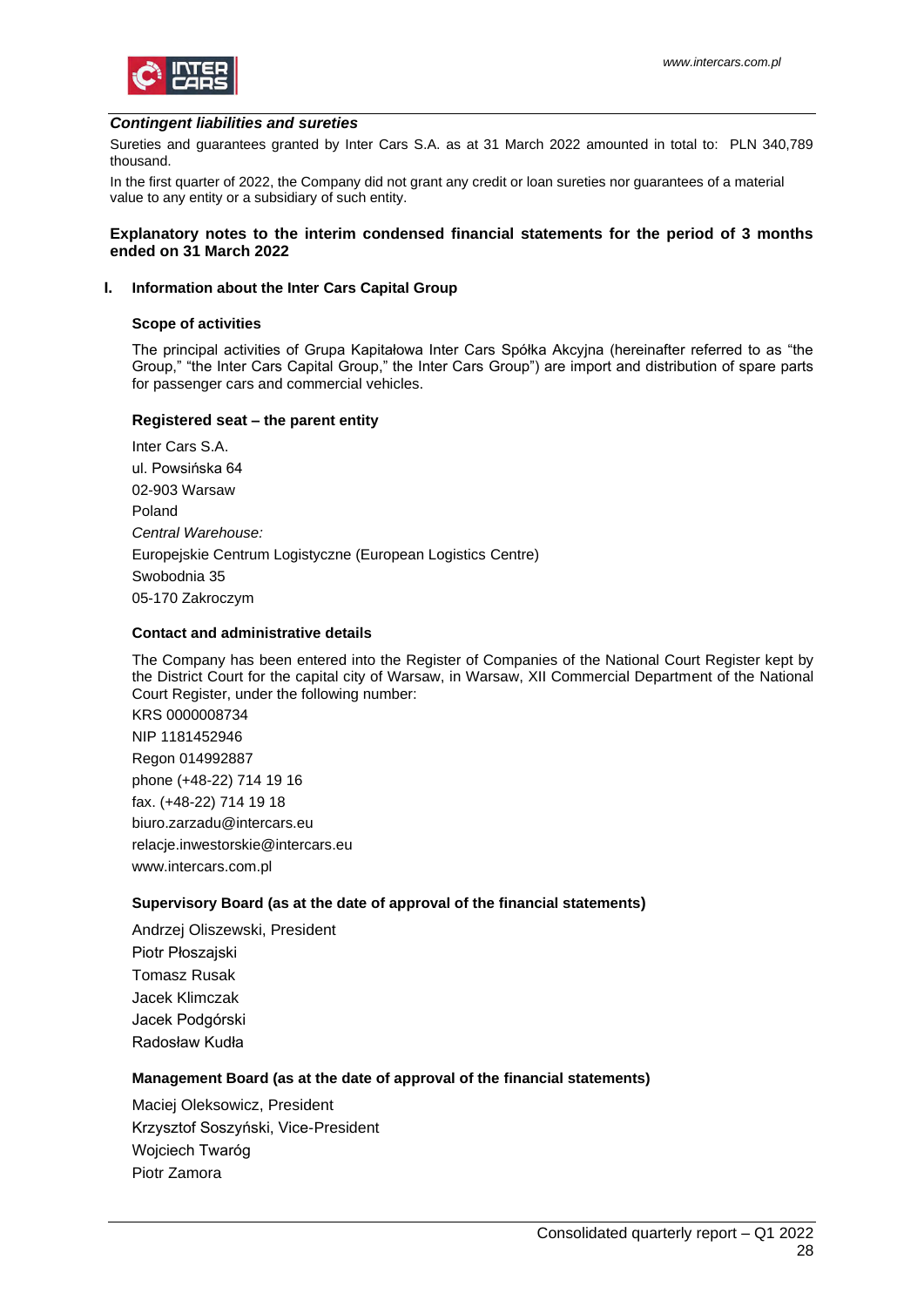

#### **Statutory auditor**

PricewaterhouseCoopers Polska spółka z ograniczoną odpowiedzialnością Audyt sp. k. ul. Polna 11, 00-633 Warsaw

#### <span id="page-28-0"></span>**I. Composition of the Capital Group**

The parent company, Inter Cars S.A. ("the Company") is registered in Poland. The interim consolidated financial statements for the period ended on 31 March 2022 contain information about the company, its subsidiaries referred to as the Inter Cars Capital Group ("the Group"), and about the Group's share in related entities.

The consolidated financial statements of the Inter Cars Capital Group for the period ended on 31 December 2021 are available at www.intercars.com.pl in Investor Relations tab.

As at 31 March 2022, the following entities comprised the Inter Cars Capital Group: Inter Cars S.A. as the parent entity, and 35 other entities, including:

- 33 subsidiaries of Inter Cars S.A.
- 2 indirect subsidiaries of Inter Cars S.A.
- The Group also holds shares in one related entity.

The first quarter of 2022 saw no changes in the organizational structure of the issuer's Capital Group, including changes resulting from amalgamation or gaining or losing control over subsidiaries and longterm investments or as a result of division, restructuring or discontinuance.

| Name of entity                           | Registered<br>seat                | Scope of activities                                                                                                         | Consolidation<br>method | % of the Group's share in<br>the share capital |                                                |
|------------------------------------------|-----------------------------------|-----------------------------------------------------------------------------------------------------------------------------|-------------------------|------------------------------------------------|------------------------------------------------|
|                                          |                                   |                                                                                                                             |                         | 31/03/2022                                     | 31/03/2021                                     |
| Parent company                           |                                   |                                                                                                                             |                         |                                                |                                                |
| Inter Cars S.A.                          | Warsaw.<br>Poland                 | Import and distribution of spare parts<br>for passenger cars and commercial<br>vehicles                                     | full                    | <b>Not</b><br>applicable                       | <b>Not</b><br>applicable                       |
| <b>Direct subsidiaries</b>               |                                   |                                                                                                                             |                         |                                                |                                                |
| Name of entity                           | Registered<br>seat                | Scope of activities                                                                                                         | Consolidation<br>method |                                                | % of the Group's share in<br>the share capital |
|                                          |                                   |                                                                                                                             |                         | 31/03/2022                                     | 31/03/2021                                     |
| <b>Inter Cars Ukraine</b>                | Khmelnytsky,<br>Ukraine           | Distribution of spare parts for<br>passenger cars and commercial<br>vehicles                                                | full                    | 100%                                           | 100%                                           |
| Q-service Sp. z o.o.                     | Cząstków<br>Mazowiecki,<br>Poland | Advisory services, organization of<br>trainings and seminars related to<br>automotive services and the<br>automotive market | full                    | 100%                                           | 100%                                           |
| Lauber Sp. z o.o.                        | Słupsk,<br>Poland                 | Remanufacturing of car parts                                                                                                | full                    | 100%                                           | 100%                                           |
| Inter Cars Česká republika s.r.o.        | Prague,<br>Czech<br>Republic      | Distribution of spare parts for<br>passenger cars and commercial<br>vehicles                                                | full                    | 100%                                           | 100%                                           |
| Feber Sp. z o.o.                         | Warsaw,<br>Poland                 | Manufacture of motor vehicles, trailers<br>and semi-trailers                                                                | full                    | 100%                                           | 100%                                           |
| IC Development & Finance Sp. z<br>0.0    | Warsaw,<br>Poland                 | Real estate development and lease                                                                                           | full                    | 100%                                           | 100%                                           |
| Armatus sp. z o.o.                       | Warsaw,<br>Poland                 | Distribution of spare parts for<br>passenger cars and commercial<br>vehicles                                                | full                    | 100%                                           | 100%                                           |
| Inter Cars Slovenská republika<br>S.r.o. | Bratislava,<br>Slovakia           | Distribution of spare parts for<br>passenger cars and commercial<br>vehicles                                                | full                    | 100%                                           | 100%                                           |
| Inter Cars Lietuva UAB                   | Vilnius,<br>Lithuania             | Distribution of spare parts for<br>passenger cars and commercial<br>vehicles                                                | full                    | 100%                                           | 100%                                           |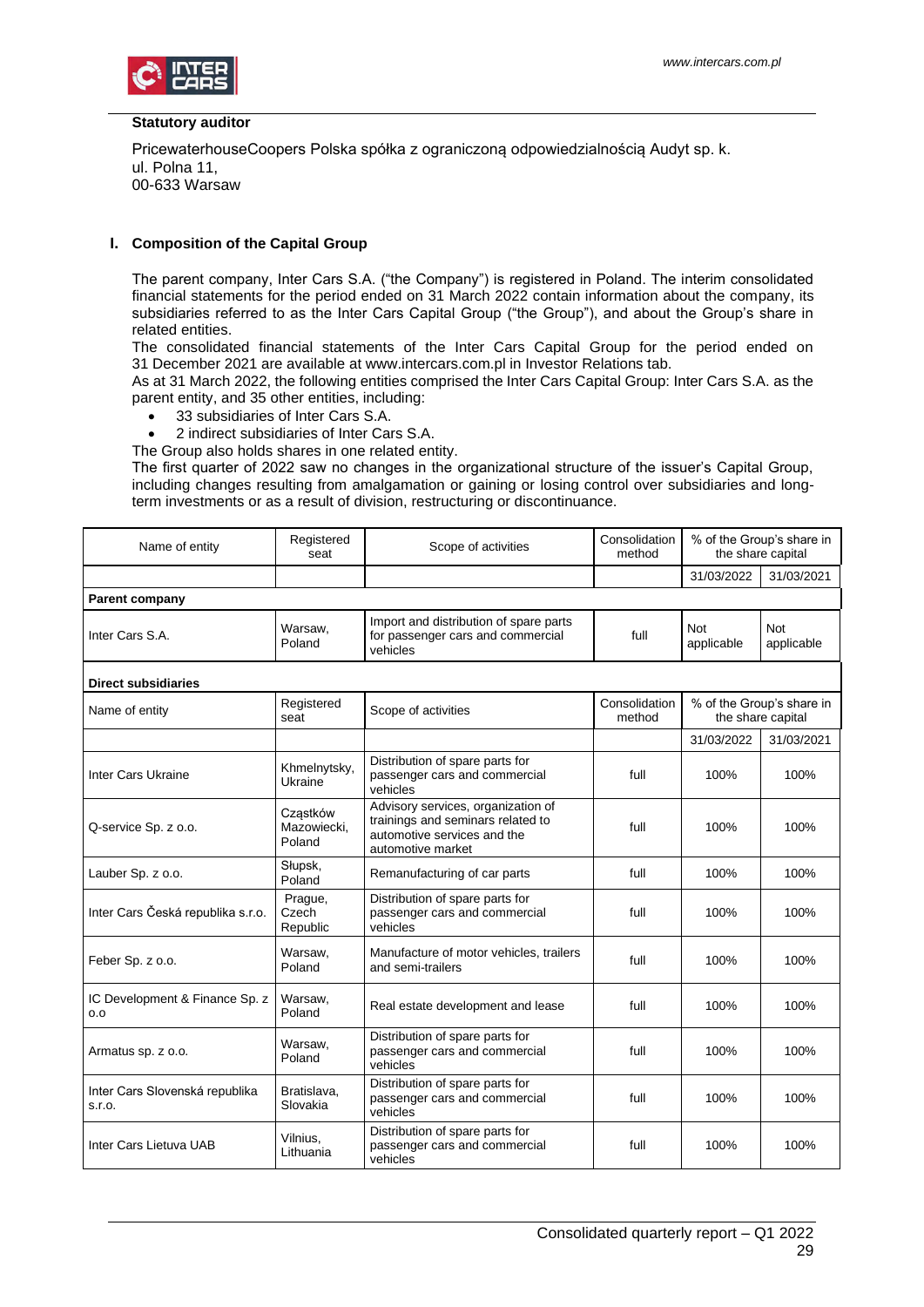

| Name of entity                                           | Registered<br>seat                         | Scope of activities                                                          | Consolidation<br>method | % of the Group's share in<br>the share capital |            |
|----------------------------------------------------------|--------------------------------------------|------------------------------------------------------------------------------|-------------------------|------------------------------------------------|------------|
|                                                          |                                            |                                                                              |                         | 31/03/2022                                     | 31/03/2021 |
| Inter Cars Belgium NV (formerly<br>JC Auto S.A.)         | Hasslt,<br>Belgium                         | Distribution of spare parts for<br>passenger cars and commercial<br>vehicles | full                    | 100%                                           | 100%       |
| Inter Cars Hungária Kft                                  | Budapest,<br>Hungary                       | Distribution of spare parts for<br>passenger cars and commercial<br>vehicles | full                    | 100%                                           | 100%       |
| Inter Cars Italia s.r.I                                  | Pero, Italy                                | Distribution of spare parts for<br>passenger cars and commercial<br>vehicles | full                    | 100%                                           | 100%       |
| Inter Cars d.o.o.                                        | Zaprešić<br>(Grad<br>Zaprešić),<br>Croatia | Distribution of spare parts for<br>passenger cars and commercial<br>vehicles | full                    | 100%                                           | 100%       |
| Inter Cars Romania s.r.l.                                | Cluj-Napoca,<br>Romania                    | Distribution of spare parts for<br>passenger cars and commercial<br>vehicles | full                    | 100%                                           | 100%       |
| Inter Cars Cyprus Limited                                | Nicosia.<br>Cyprus                         | Distribution of spare parts for<br>passenger cars and commercial<br>vehicles | full                    | 100%                                           | 100%       |
| Inter Cars Latvija SIA                                   | Mārupes<br>nov., Mārupe<br>Latvia          | Distribution of spare parts for<br>passenger cars and commercial<br>vehicles | full                    | 100%                                           | 100%       |
| Cleverlog-Autoteile GmbH                                 | Berlin,<br>Germany                         | Distribution of spare parts for<br>passenger cars and commercial<br>vehicles | full                    | 100%                                           | 100%       |
| Inter Cars Bulgaria Ltd.                                 | Sofia,<br><b>Bulgaria</b>                  | Distribution of spare parts for<br>passenger cars and commercial<br>vehicles | full                    | 100%                                           | 100%       |
| Inter Cars Marketing Services<br>Sp. z o.o.              | Cząstków<br>Mazowiecki,<br>Poland          | Advertising, market and public opinion<br>research                           | full                    | 100%                                           | 100%       |
| ILS Sp. z o.o.                                           | Swobodnia,<br>Zakroczym,<br>Poland         | Logistics services                                                           | full                    | 100%                                           | 100%       |
| Inter Cars Malta Holding Limited                         | Birkirkara,<br>Malta                       | Assets management                                                            | full                    | 100%                                           | 100%       |
| Q-service Truck Sp. z o.o.                               | Warsaw,<br>Poland                          | Sale of delivery vans and trucks                                             | full                    | 100%                                           | 100%       |
| Inter Cars INT d.o.o.                                    | Ljubljana,<br>Slovenia                     | Distribution of spare parts for<br>passenger cars and commercial<br>vehicles | full                    | 100%                                           | 100%       |
| Inter Cars Eesti OÜ                                      | Tallinn,<br>Estonia                        | Distribution of spare parts for<br>passenger cars and commercial<br>vehicles | full                    | 100%                                           | 100%       |
| Inter Cars Piese Auto s.r.l.                             | Kishinev,<br>Moldova                       | Distribution of spare parts for<br>passenger cars and commercial<br>vehicles | full                    | 100%                                           | 100%       |
| Inter Cars GREECE.                                       | Ilioupoli Attiki,<br>Greece                | Distribution of spare parts for<br>passenger cars and commercial<br>vehicles | full                    | 100%                                           | 100%       |
| Inter Cars d.o.o.                                        | Sarajevo,<br>Bosnia and<br>Herzegovina     | Distribution of spare parts for<br>passenger cars and commercial<br>vehicles | full                    | 100%                                           | 100%       |
| Inter Cars United Kingdom -<br>automotive technology Ltd | Tipton, Great<br>Britain                   | Distribution of spare parts for<br>passenger cars and commercial<br>vehicles | full                    | 100%                                           | 100%       |
| Inter Cars d.o.o. Beograd-<br>Rakovica                   | Belgrade-<br>Rakovica,<br>Serbia           | Distribution of spare parts for<br>passenger cars and commercial<br>vehicles | full                    | 100%                                           | 100%       |
| Inter Cars Fleet Services Sp. z<br>0.0.                  | Warsaw<br>Poland                           | Services for motor-vehicle fleets related<br>to vehicle repairs              | full                    | 100%                                           | 100%       |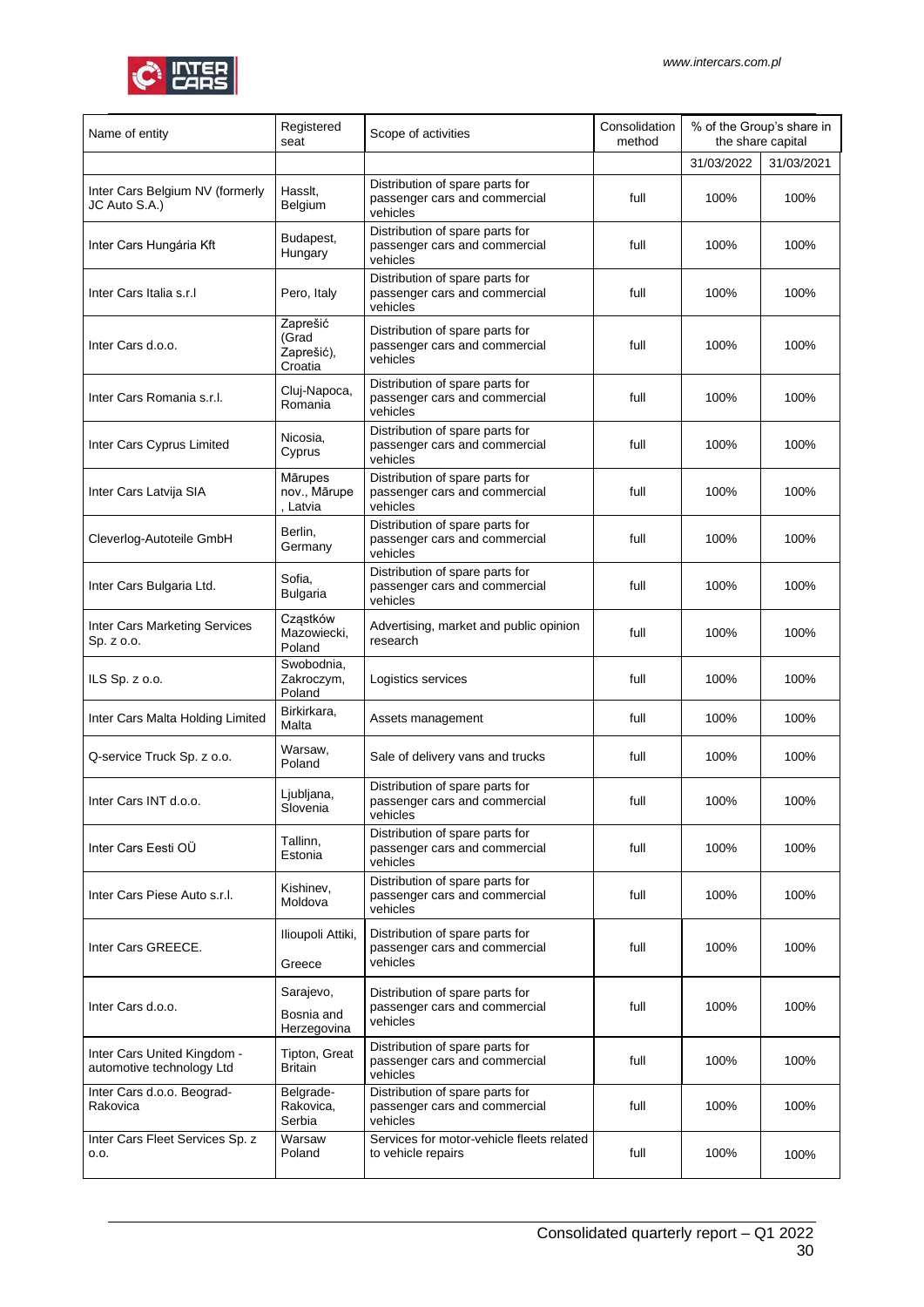

| Name of entity                           | Registered<br>seat         | Scope of activities                                                                                      | Consolidation<br>method | % of the Group's share in<br>the share capital |            |  |
|------------------------------------------|----------------------------|----------------------------------------------------------------------------------------------------------|-------------------------|------------------------------------------------|------------|--|
|                                          |                            |                                                                                                          |                         | 31/03/2022                                     | 31/03/2021 |  |
| JAG Sp. z o.o.*                          | Warsaw.<br>Poland          | Distribution of spare parts for<br>passenger cars and commercial<br>vehicles                             | full                    |                                                | 100%       |  |
| OOO Inter Cars Automobilna<br>Technika** | Mogilev,<br><b>Belarus</b> | Distribution of spare parts for<br>passenger cars and commercial<br>vehicles                             | full                    | 100%                                           | 100%       |  |
| Inter Cars Norge AS***                   | Oslo,<br>Norway            | Distribution of spare parts for<br>passenger cars and commercial<br>vehicles                             | full                    | 100%                                           |            |  |
| CB Dystrybucja Sp. z o.o.****            | Warsaw,<br>Poland          | Point of sale management                                                                                 | full                    | 100%                                           |            |  |
| Indirect subsidiaries                    |                            |                                                                                                          |                         |                                                |            |  |
| Inter Cars Malta Limited*****            | Birkirkara,<br>Malta       | Sale of spare parts and advisory<br>services related to automotive services<br>and the automotive market | full                    | 100%                                           | 100%       |  |
| Aurelia Auto d o o******                 | Vinkovci,<br>Croatia       | Distribution of spare parts and real<br>estate rental                                                    | full                    | 100%                                           | 100%       |  |
| <b>Associated entities</b>               |                            |                                                                                                          |                         |                                                |            |  |
| InterMeko Europe Sp. z o.o.              | Warsaw.<br>Poland          | Control and assessment of spare parts,<br>components and accessories                                     | equity<br>method        | 50%                                            | 50%        |  |

\* The Company sold on 30 June 2021

\*\* The Company does not carry out operating activities, not consolidated in 1Q2022.

\*\*\* The Company acquired in August 2021, has not started operating activities yet, not consolidated in 1Q2022.

\*\*\*\* The Company established in August 2021, started operating activities in 4Q2021

\*\*\*\*\* 99.98% shares held by subsidiary company Inter Cars Malta Holding Limited, Inter Cars Cyprus Limited holds 1 share

\*\*\*\*\*\* 100% shares held by subsidiary company Inter Cars d.o.o. (Croatia)

#### **Stock exchange listings**

The shares of Inter Cars S.A., i.e. the parent entity, are listed on the Warsaw Stock Exchange in the continuous trading system.

#### <span id="page-30-0"></span>**II. Declaration of compliance with IFRS**

The condensed interim consolidated financial statements of the Inter Cars Capital Group were prepared for the period of 3 months ended on 31 March 2022.

The condensed interim financial statements covering first quarter of 2022 comply with the requirements of the International Accounting Standard IAS 34 *"Interim Financial Reporting"* related to interim financial statements.

The condensed interim financial statements of the Group are published together with the condensed standalone interim financial statements. The condensed standalone interim financial statements of the Company should be read together with the condensed interim consolidated financial statements of the Group in order to have a comprehensive view of the financial result and the financial situation of the company.

Preparation of financial statements in accordance with IFRS requires application of specific accounting estimates. It also requires form the Management Board to use its own judgement with regard to application of the accounting standards adopted by the Group. The areas a higher degree of judgement or complexity, or areas where assumptions and estimates are significant to the financial statements are presented in note 16.

Interim condensed consolidated financial statement of Inter Cars S.A. Capital Group prepared for the period of 3 months ended on 31 March 2022 with explanatory notes to interim condensed financial statements and quarterly financial information of Inter Cars S.A. 1Q 2022 was approved by the Board of Managers for publication on 19 May 2022.